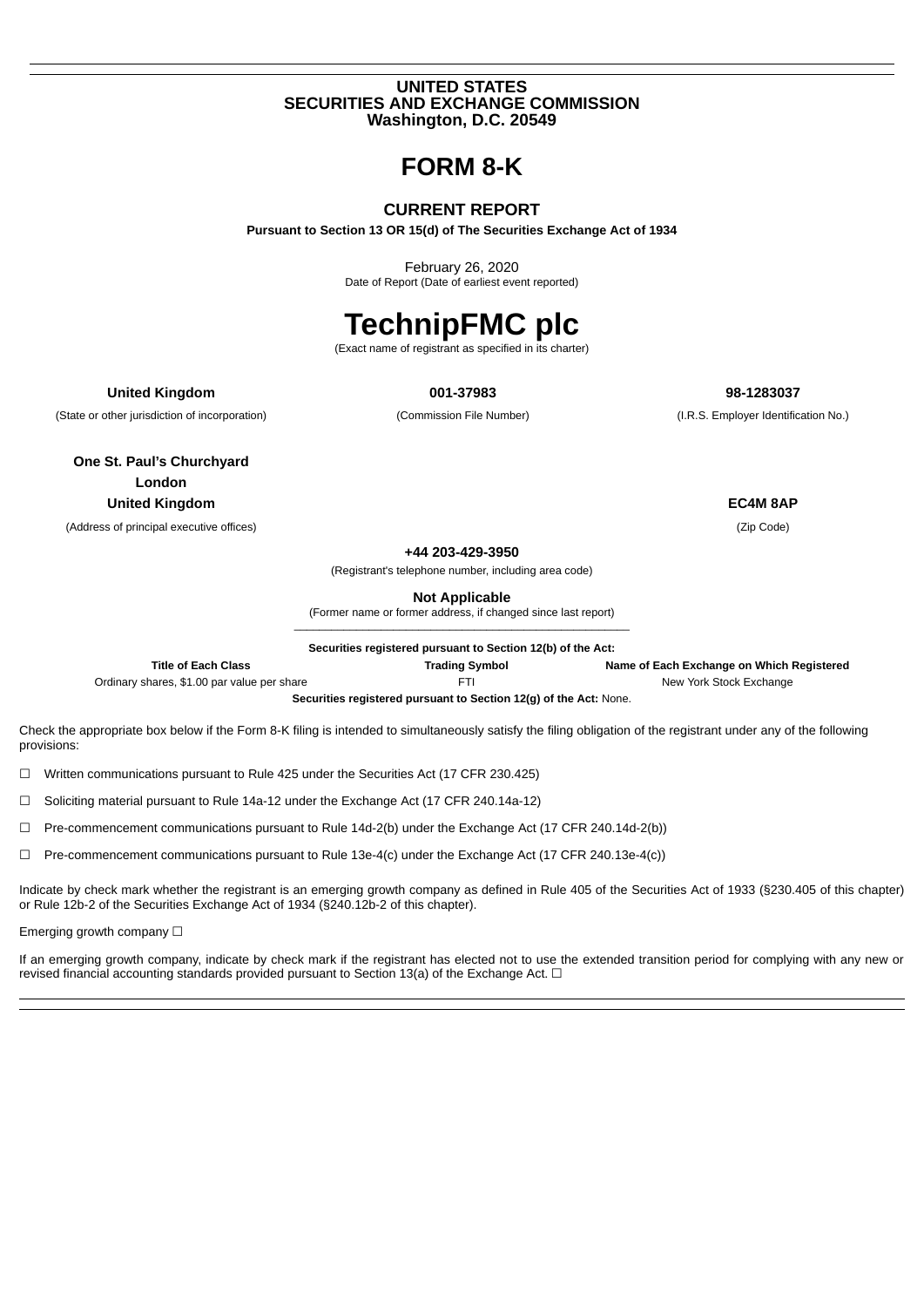#### **Item 2.02 Results of Operations and Financial Condition**

On February 26, 2020, TechnipFMC plc ("TechnipFMC") issued a news release announcing its financial results for the fiscal quarter ended December 31, 2019. A copy of the news release is furnished as Exhibit 99.1 to this report and is incorporated herein by reference.

#### **Item 9.01 Financial Statements and Exhibits**

(d) Exhibits

- Exhibit No. Description
- 99.1 News Release issued by TechnipFMC dated February 26, 2020
- 104 Inline XBRL for the cover page of this Current Report on Form 8-K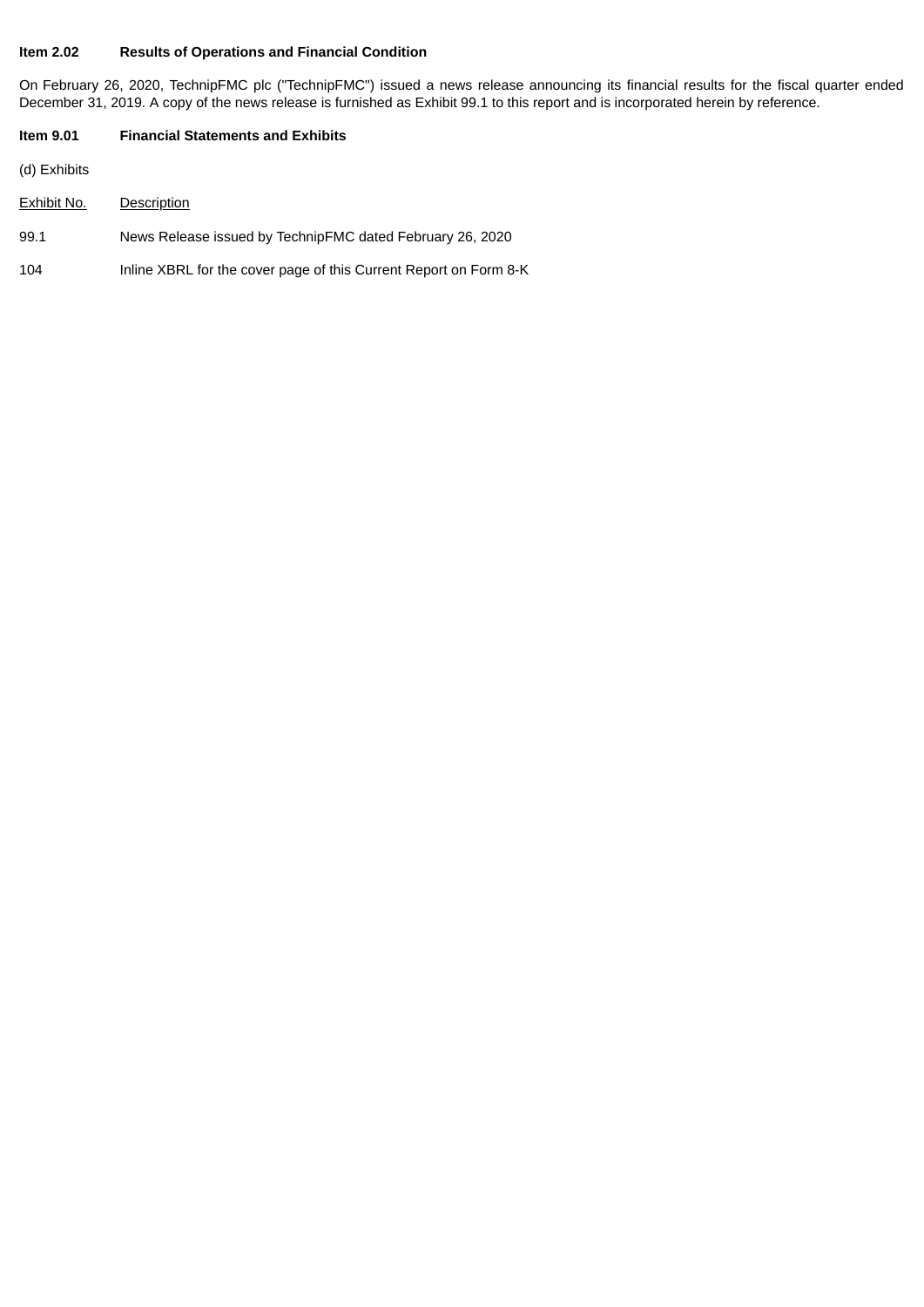**EXHIBIT INDEX**

| <b>Exhibit Number</b> | <b>Exhibit Description</b>                                        |
|-----------------------|-------------------------------------------------------------------|
| 99.1                  | News Release issued by TechnipFMC plc dated February 26, 2020     |
| 104                   | Inline XBRL for the cover page of this Current Report on Form 8-K |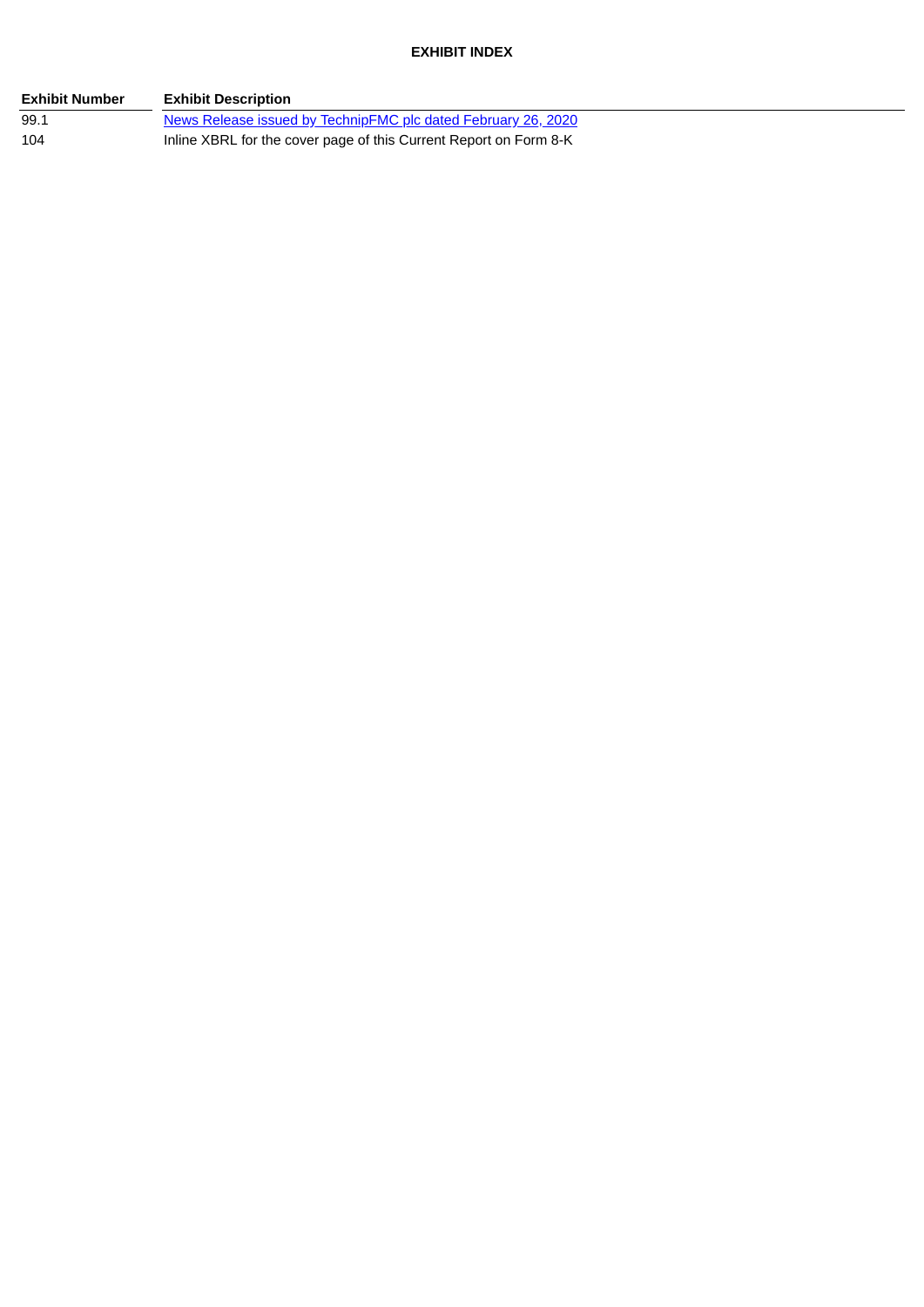#### **SIGNATURES**

Pursuant to the requirements of the Securities Exchange Act of 1934, the registrant has duly caused this report to be signed on its behalf by the undersigned hereunto duly authorized.

#### **TechnipFMC plc**

By: /s/ Maryann T. Mannen

Dated: February 26, 2020 Name: Maryann T. Mannen Title: Executive Vice President and Chief Financial Officer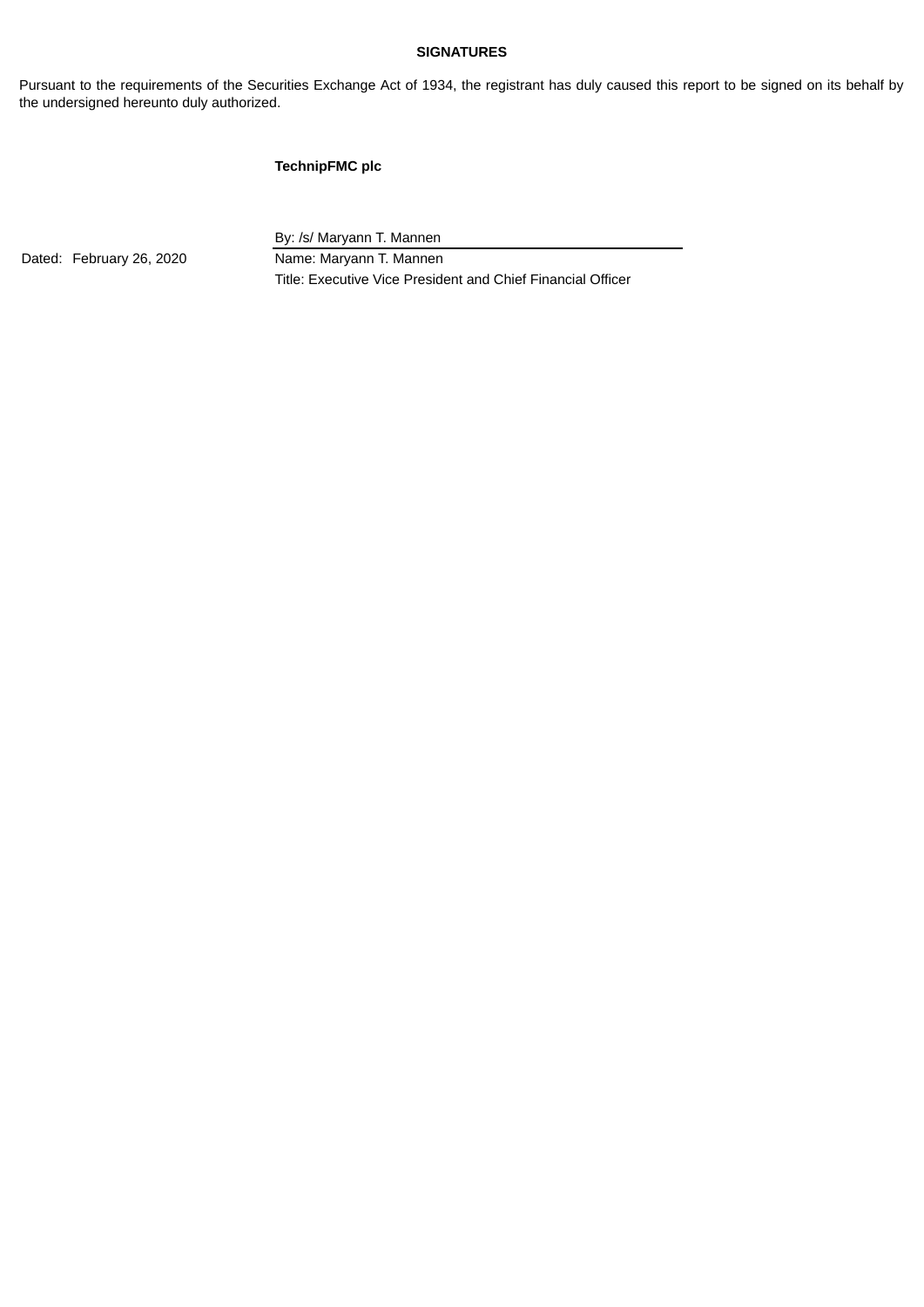<span id="page-4-0"></span>

Press Release

## TechnipFMC Announces Fourth Quarter 2019 Results

### **Full year 2019**

- **• Subsea orders up 54% versus 2018; iEPCI™ inbound more than doubled**
- **• Onshore/Offshore orders up 76% versus 2018; LNG awards exceed \$8 billion**
- **• Total Company backlog of \$24.3 billion, an increase of 67% versus 2018**
- **• Separation of Technip Energies on-track for completion in the second quarter**
- **• 2020 financial guidance initiated**

Fourth quarter 2019

- U.S. GAAP diluted loss per share was \$5.40
	- Includes after-tax charges, net of credits, of \$5.43 per diluted share
- Adjusted diluted earnings per share, excluding charges and credits, was \$0.03
	- Includes foreign exchange losses of \$0.13 per diluted share
	- Includes expense resulting from increased liability to joint venture partners of \$0.22 per diluted share

#### **LONDON, PARIS, HOUSTON, February 26, 2020 -** TechnipFMC plc (NYSE: FTI) (Paris: FTI) today reported fourth quarter 2019 results.

#### **Summary Financial Statements - Fourth Quarter 2019**

*Reconciliation of U.S. GAAP to non-GAAP financial measures are below and in financial schedules.*

| <b>Three Months Ended</b><br>(In millions, except per share amounts) | December 31.<br>2019 | December 31.<br>2018 | Change    |
|----------------------------------------------------------------------|----------------------|----------------------|-----------|
| <b>Revenue</b>                                                       | \$3,726.8            | \$3,323.0            | 12.2%     |
| Net income (loss)                                                    | \$(2,414.0)          | \$(2,259.3)          | n/m       |
| Diluted earnings (loss) per share                                    | \$(5.40)             | \$(5.00)             | n/m       |
|                                                                      |                      |                      |           |
| <b>Adjusted EBITDA</b>                                               | \$404.4              | \$342.4              | 18.1%     |
| <b>Adjusted EBITDA margin</b>                                        | 10.9%                | 10.3%                | 60 bps    |
| <b>Adjusted net income (loss)</b>                                    | \$15.1               | \$(39.0)             | n/m       |
| Adjusted diluted earnings (loss) per share                           | \$0.03               | \$(0.09)             | n/m       |
|                                                                      |                      |                      |           |
| Inbound orders                                                       | \$2,718.4            | \$2,925.1            | $(7.1\%)$ |
| <b>Backlog</b>                                                       | \$24.251.1           | \$14,560.0           | 66.6%     |

Total Company revenue was \$3,726.8 million. The Company reported a net loss of \$2,414 million, or \$5.40 per diluted share. These results included after-tax charges and credits totaling \$2,429.1 million of expense, or \$5.43 per diluted share. Adjusted net income was \$15.1 million, or \$0.03 per diluted share.

**TechnipFMC.com Page 1 of [29](#page-34-0)**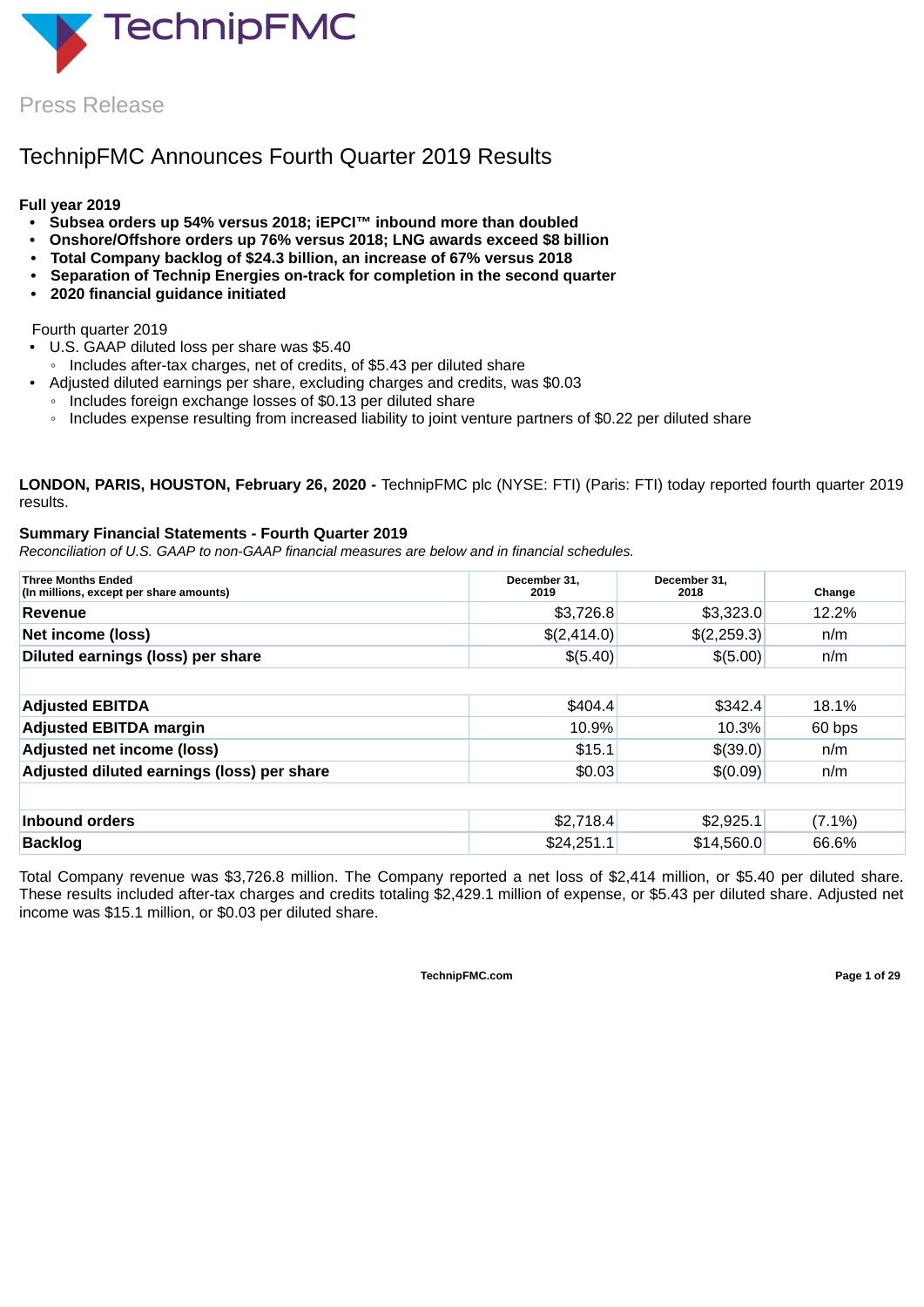

Total after-tax charges and credits in the quarter of \$2,429.1 million (Exhibit 7) were as follows:

1) After-tax charges and credits impacting operating results of \$2,321.1 million, which included the following:

- **•** Impairment and other charges totaling \$2,268.6 million for goodwill and fixed assets; and
- **•** Separation costs, purchase price accounting adjustments, and restructuring and other charges totaling \$52.5 million.
- 2) A tax provision for a valuation allowance of \$108 million.

Adjusted EBITDA, which excludes pre-tax charges and credits, was \$404.4 million; adjusted EBITDA margin was 10.9 percent (Exhibit 9).

Other significant pre-tax items impacting the quarter, for which we do not provide guidance, included the following:

- \$64.1 million of foreign exchange losses included in corporate expense, or \$0.13 per diluted share on an after-tax basis; and
- \$99.1 million of expense resulting from increased liability payable to joint venture partners included in interest expense, or \$0.22 per diluted share on an after-tax basis.

#### **Full Year 2019 Results**

#### **Summary Financial Statements - Full Year 2019**

*Reconciliation of U.S. GAAP to non-GAAP financial measures are below and in financial schedules.*

| <b>Twelve Months Ended</b><br>(In millions, except per share amounts) | December 31,<br>2019 | December 31,<br>2018 | Change     |
|-----------------------------------------------------------------------|----------------------|----------------------|------------|
| <b>Revenue</b>                                                        | \$13,409.1           | \$12,552.9           | 6.8%       |
| Net income (loss)                                                     | \$(2,415.2)          | \$(1,921.6)          | n/m        |
| Diluted earnings (loss) per share                                     | \$(5.39)             | \$(4.20)             | n/m        |
|                                                                       |                      |                      |            |
| <b>Adjusted EBITDA</b>                                                | \$1,529.4            | \$1,536.8            | $(0.5\%)$  |
| <b>Adjusted EBITDA margin</b>                                         | 11.4%                | 12.2%                | (80 bps)   |
| <b>Adjusted net income</b>                                            | \$330.5              | \$377.1              | $(12.4\%)$ |
| Adjusted diluted earnings per share                                   | \$0.74               | \$0.82               | (9.8)%     |
|                                                                       |                      |                      |            |
| Inbound orders                                                        | \$22,693.0           | \$14,291.0           | 58.8%      |
| <b>Backlog</b>                                                        | \$24,251.1           | \$14,560.0           | 66.6%      |

Total Company revenue was \$13,409.1 million. The Company reported a net loss of \$2,415.2 million, or \$5.39 per diluted share. These results included after-tax charges and

**TechnipFMC.com Page 2 of [29](#page-34-0)**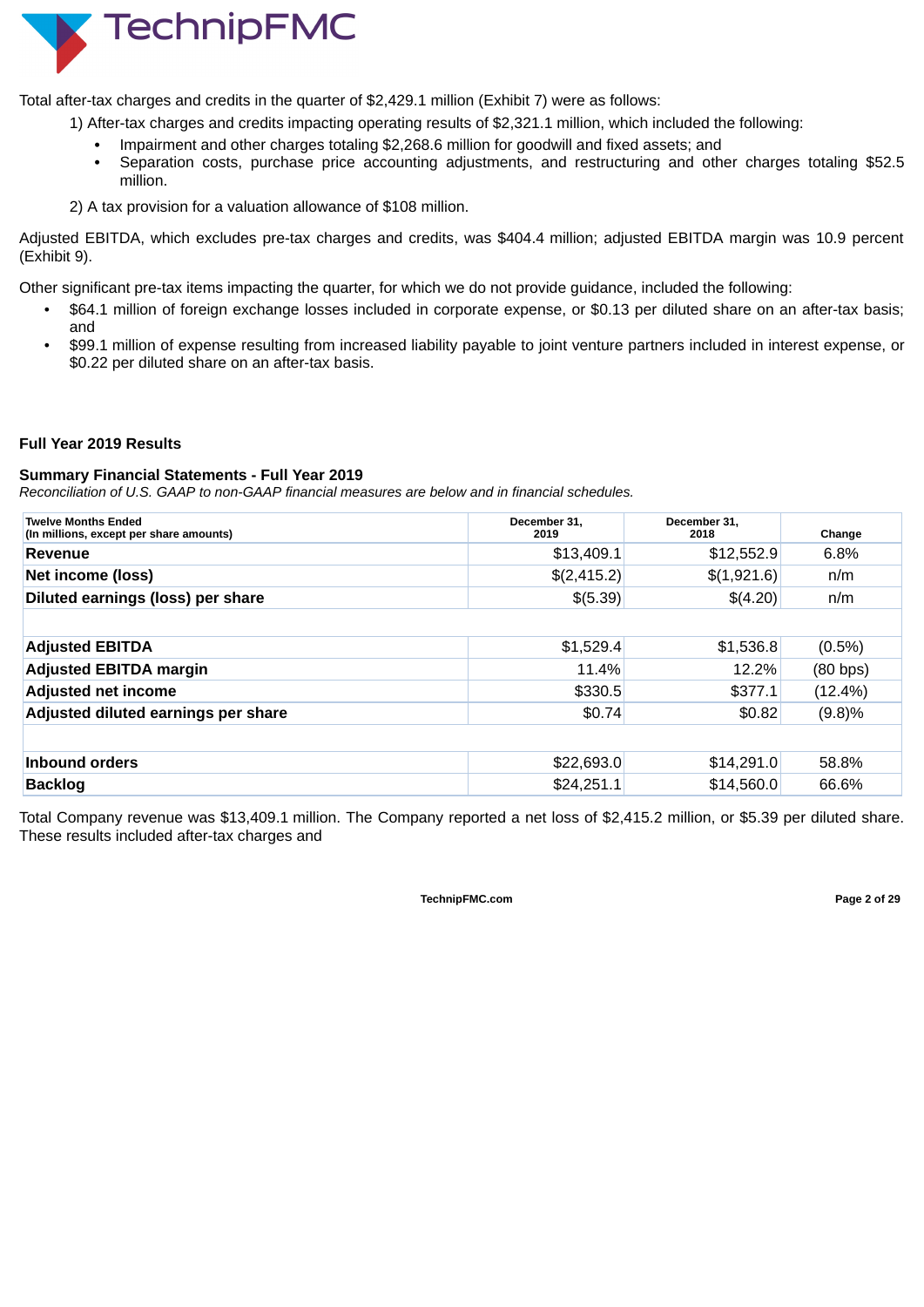

credits totaling \$2,745.7 million of expense, or \$6.13 per diluted share. Adjusted net income was \$330.5 million, or \$0.74 per diluted share.

**TechnipFMC.com Page 3 of [29](#page-34-0)**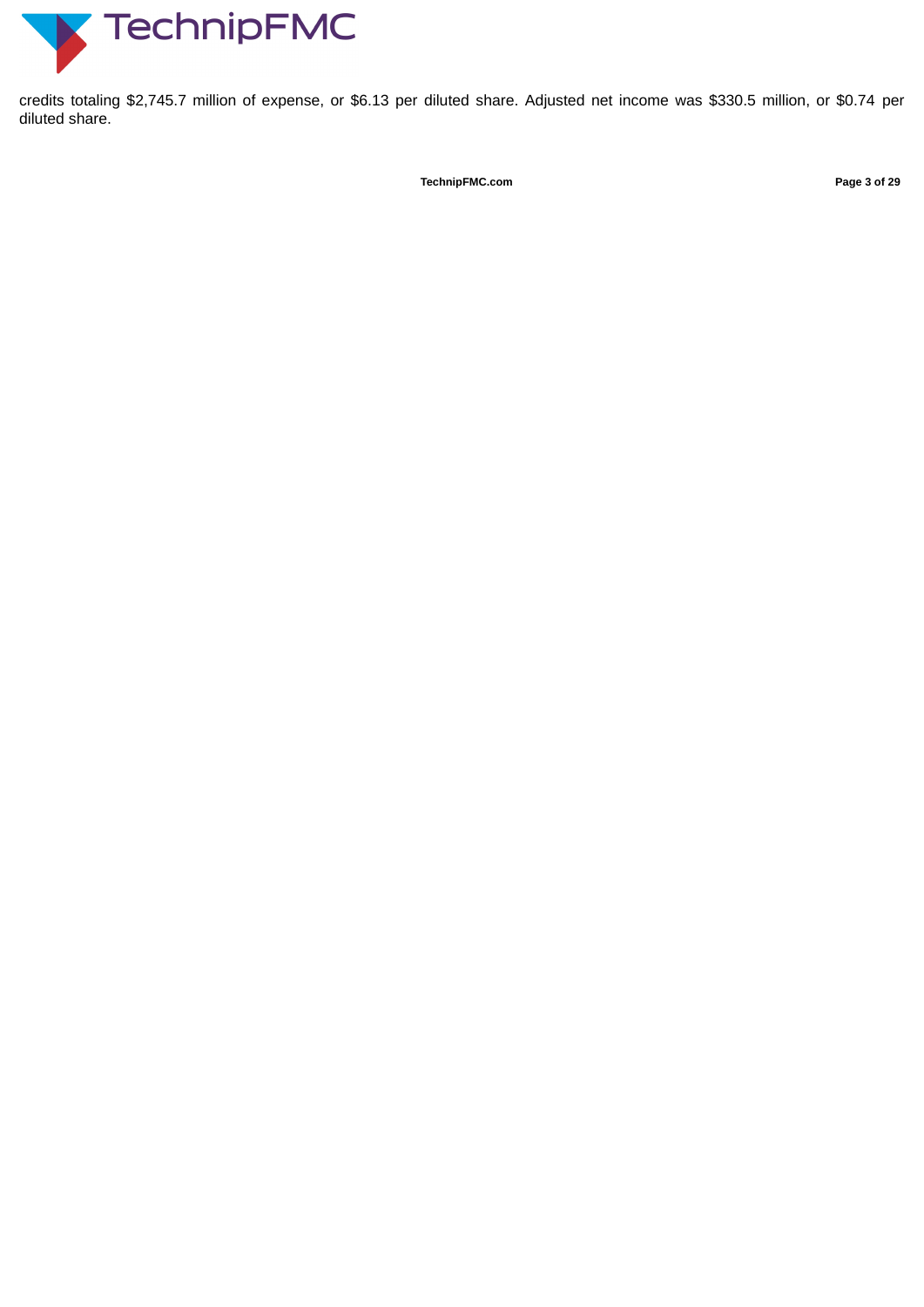

Total after-tax charges and credits for the full year of \$2,745.7 million (Exhibit 8) were as follows:

1) After-tax charges and credits impacting operating results of \$2,558.7 million, which included the following:

- **•** Impairment and other charges totaling \$2,364.2 million for goodwill and fixed assets;
- **•** Legal provisions, net of \$46.3 million; and
- **•** Separation costs, purchase price accounting adjustments, business combination transaction and integration costs, restructuring and other charges, and reorganization totaling \$148.2 million.

2) A tax provision for valuation allowances of \$187 million.

Adjusted EBITDA, which excludes pre-tax charges and credits, was \$1,529.4 million; adjusted EBITDA margin was 11.4 percent (Exhibit 10).

Other significant pre-tax items impacting the year, for which we do not provide guidance, included the following:

- \$146.9 million of foreign exchange losses included in corporate expense, or \$0.27 per diluted share on an after-tax basis; and
- \$423.1 million of expense resulting from increased liability payable to joint venture partners included in interest expense, or \$0.94 per diluted share on an after-tax basis.

**TechnipFMC.com Page 4 of [29](#page-34-0)**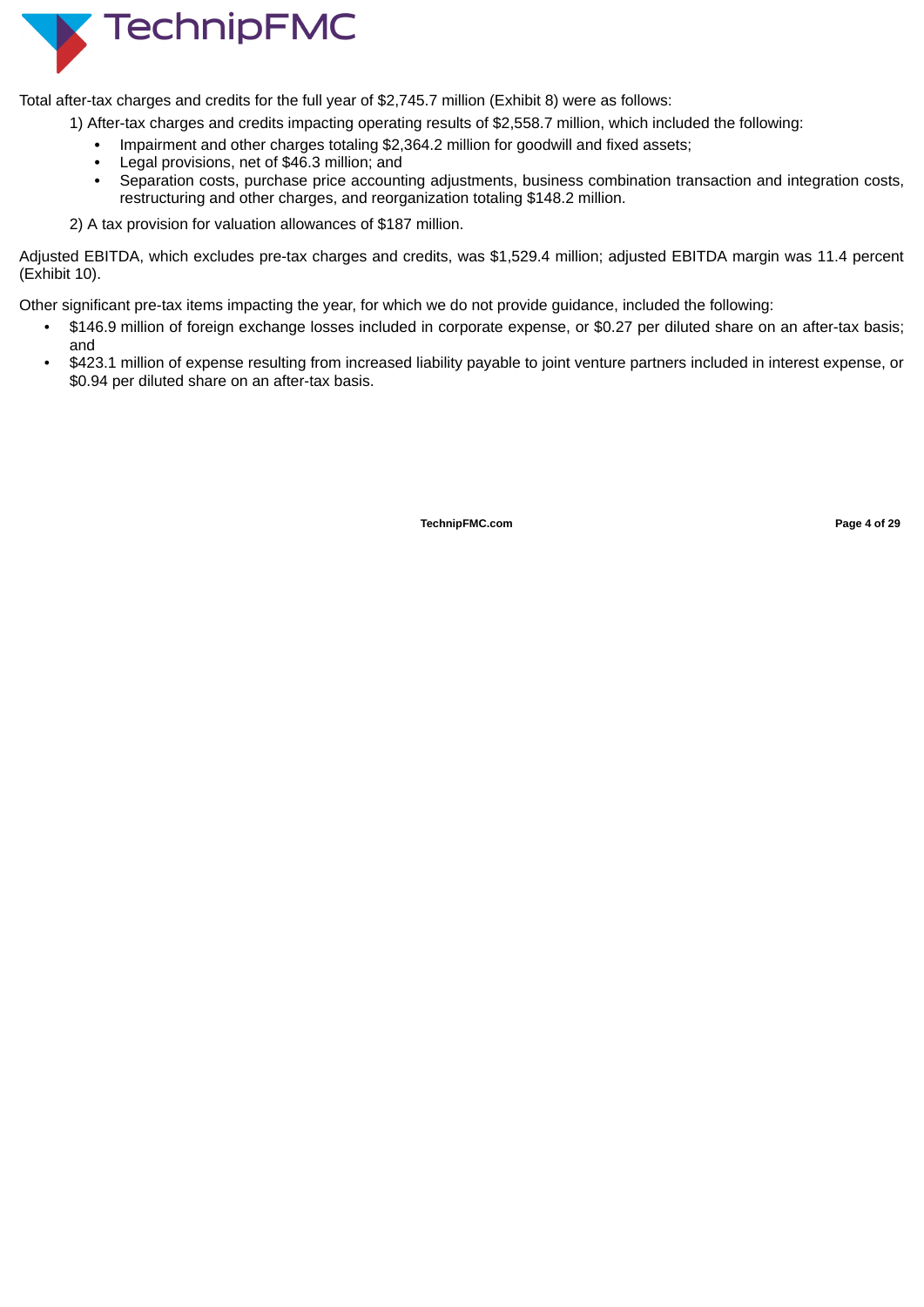

Doug Pferdehirt, Chairman and CEO of TechnipFMC, stated, "We achieved an unprecedented level of inbound in 2019, including over 50 percent order growth in Subsea. With this success, our backlog now stands at \$24 billion, an increase of 67 percent versus 2018. Backlog grew across all segments, with Onshore/Offshore increasing almost 90 percent when compared to the prior year."

Pferdehirt added, "Our success was driven by an acceleration in the market adoption of our new subsea technologies, our integrated subsea model (iEPCI™) and continued strength in both LNG and downstream project sanctioning. Onshore/Offshore inbound orders grew almost 80 percent versus 2018, driven by more than \$8 billion in LNG awards. Subsea integrated award value more than doubled, clearly demonstrating that iEPCI™ has become the model of choice for most of our customers."

"In addition to this tremendous commercial success in 2019, we have been proactively taking actions to better position ourselves for 2020 and beyond. Our announced separation into two industry-leading, diversified pure-play companies is a bold, visible step in this regard. In parallel, we are optimizing our Subsea organization, while transforming our Surface Technologies business in North America. Taken together, these actions support our long-term strategy focused on market leadership and business transformation."

Pferdehirt continued, "Turning to the subsea market, we anticipate ongoing momentum in activity for small- to mid-sized brownfield projects and a continued healthy outlook for greenfield projects. Strength in project activity, as well as our expectation for doubledigit revenue growth in Subsea Services, provides the framework for 2020 Subsea orders to approach the level achieved in 2019. However, this remains dependent on the timing of one or two major project awards."

"For our Onshore/Offshore business, we remain confident that additional LNG projects will be sanctioned in the near-tointermediate-term despite current weakness in the commodity price. The growth outlook for long-term demand requires this additional capacity. Beyond LNG, we continue to selectively pursue refining, petrochemical, and biofuel project opportunities."

"In Surface Technologies, we anticipate double-digit revenue growth outside North America in 2020, following growth of more than 15 percent in 2019. We expect North American activity to decline 10 percent versus 2019, which assumes improvement in drilling and completions activity in the second half of the year."

Pferdehirt concluded, "Our significant growth in backlog across all segments validates our strategy and provides us with confidence in our outlook. We continue to demonstrate our global leadership in subsea, LNG, and the international surface market."

**TechnipFMC.com Page 5 of [29](#page-34-0)**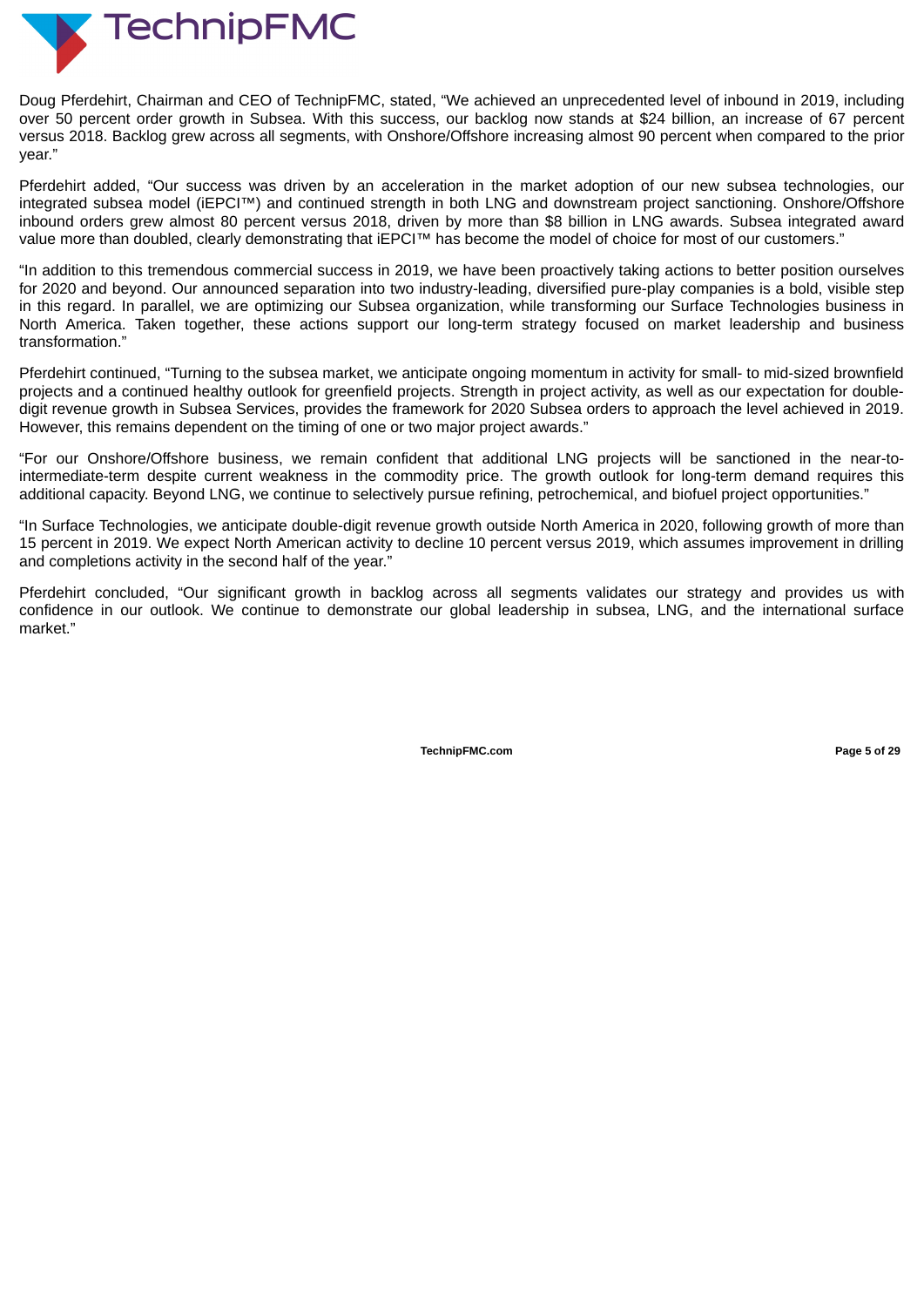

#### **Operational and Financial Highlights - Fourth Quarter 2019**

#### **Subsea**

#### **Financial Highlights**

*Reconciliation of U.S. GAAP to non-GAAP financial measures are below and in financial schedules.*

| <b>Three Months Ended</b><br>(In millions) | December 31.<br>2019 | December 31.<br>2018 | Change |
|--------------------------------------------|----------------------|----------------------|--------|
| Revenue                                    | \$1,486.8            | \$1,233.3            | 20.6%  |
| <b>Operating profit (loss)</b>             | \$(1,512.7)          | \$(1,739.5)          | n/m    |
| <b>Adjusted EBITDA</b>                     | \$185.0              | \$148.5              | 24.6%  |
| <b>Adjusted EBITDA margin</b>              | 12.4%                | 12.0%                | 40 bps |
|                                            |                      |                      |        |
| Inbound orders                             | \$1,172.3            | \$880.6              | 33.1%  |
| <b>Backlog</b>                             | \$8,479.8            | \$6,203.9            | 36.7%  |

Subsea reported fourth quarter revenue of \$1,486.8 million, up 20.6 percent from the prior year. The Company experienced double-digit growth in both project and service activities. iEPCI™ project activity continues to represent an increasing share of revenue, reflective of the well-established market trend towards integrated project development. The increase in services revenue versus the prior-year quarter was driven by higher installation, well intervention and asset refurbishment activities. Service revenue was essentially unchanged versus the sequential quarter despite the seasonal impact of weather.

In the quarter, the Company recorded non-cash impairment and other charges totaling \$1,671.7 million in Subsea which includes:

- Goodwill impairment charge of \$1,321.9 million due to the decline in the Company's market capitalization, which does not reflect a change in our outlook for 2020 or the long term; and
- Fixed asset impairment charges totaling \$349.8 million driven by continued rationalization of our global footprint as we benefit from the market's accelerated adoption of our integrated offering.

Subsea reported an operating loss of \$1,512.7 million; adjusted EBITDA was \$185 million with a margin of 12.4 percent, an increase of 40 basis points from the prior-year quarter. Adjusted EBITDA improved modestly from the prior year as cost reduction activities and project completions offset the impact of more competitively priced backlog.

Vessel utilization rate for the fourth quarter was 61 percent, down from 70 percent in the third quarter and 62 percent in the prioryear quarter.

**TechnipFMC.com Page 6 of [29](#page-34-0)**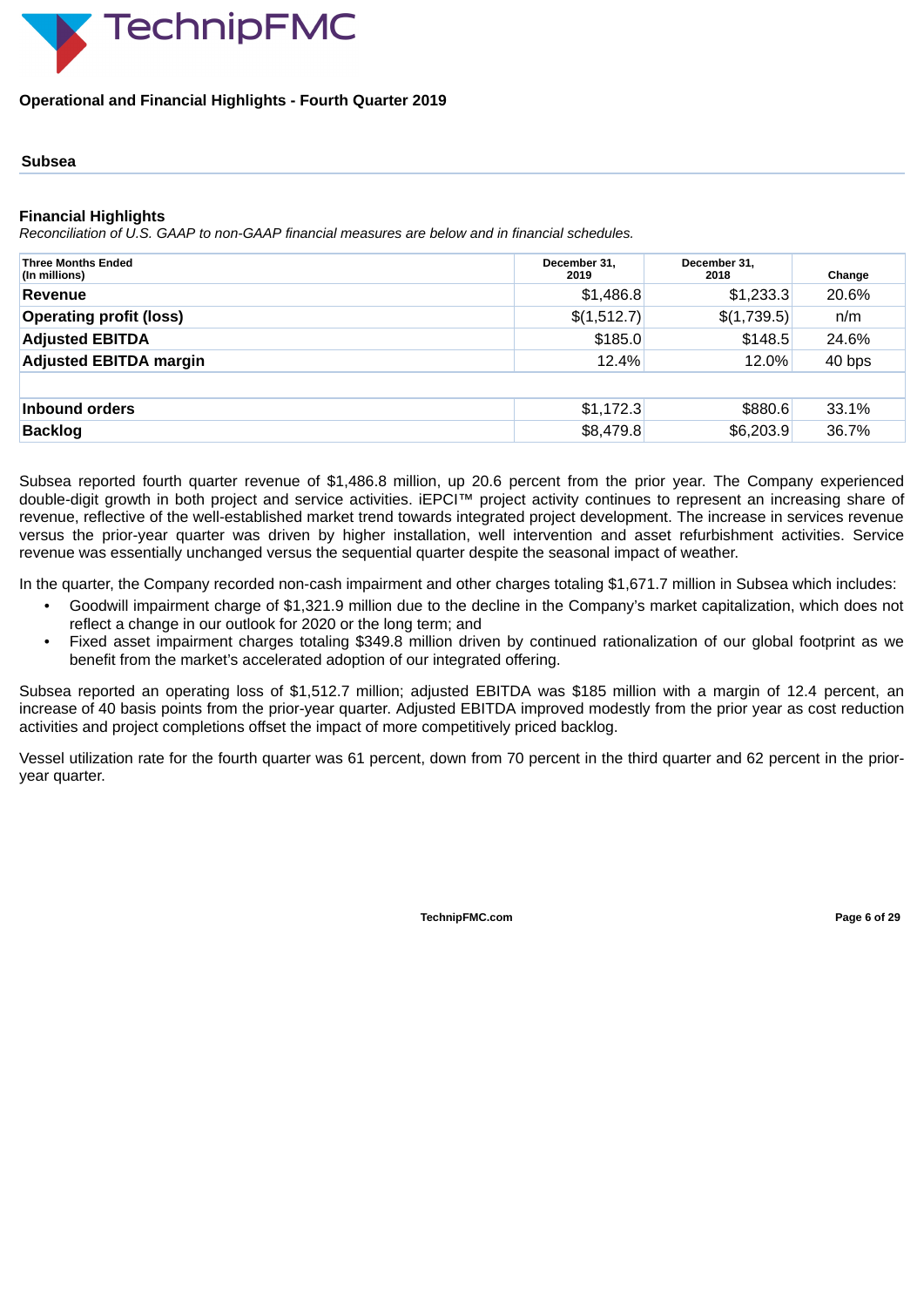

Fourth Quarter Subsea Highlights

- **• LLOG Who Dat iEPCI™ (United States)** Successful installation of subsea multiphase boosting pump.
- **• ExxonMobil Liza (Guyana)** Oil production started ahead of schedule.
- **• ENI Jangkrik (Indonesia)** Successful completion of infill operations using landing string offering.
- **• Riserless Light Well Intervention (Norway)** Subsea services delivered new yearly record of 81 well interventions.

Subsea inbound orders for the quarter were \$1,172.3 million, resulting in a book-to-bill of 0.8. Full-year inbound orders were \$7,992.6 million, resulting in a book-to-bill of 1.4. The following announced award was included in the period:

**• PetroVietnam Gas Nam Con Son 2 Phase 2 Project (Vietnam)** Significant\* engineering, procurement and construction contract from PetroVietnam for the Nam Con Son 2 Phase 2 gas pipeline development. The contract covers the engineering and installation of 118 kilometers of rigid pipeline as well as the fabrication of subsea structures to tie back the existing Nam Con Son 2 Phase 1 gas pipeline to the Long Hai Landfall Station.

*\* A "significant" award ranges between \$75 million and \$250 million.*

| Subsea<br>Estimated Backlog Scheduling as of December 31, 2019<br>(In millions) | Consolidated backlog* | Non-consolidated<br>backlog** |
|---------------------------------------------------------------------------------|-----------------------|-------------------------------|
| 2020                                                                            | \$4,507               | \$138                         |
| 2021                                                                            | \$2,472               | \$136                         |
| 2022 and beyond                                                                 | \$1,501               | \$525                         |
| <b>Total</b>                                                                    | \$8,480               | \$799                         |

*\* Backlog does not capture all revenue potential for subsea services.*

\*\* Non-consolidated backlog reflects the proportional share of backlog related to joint ventures that is not consolidated due to our minority *ownership position.*

**TechnipFMC.com Page 7 of [29](#page-34-0)**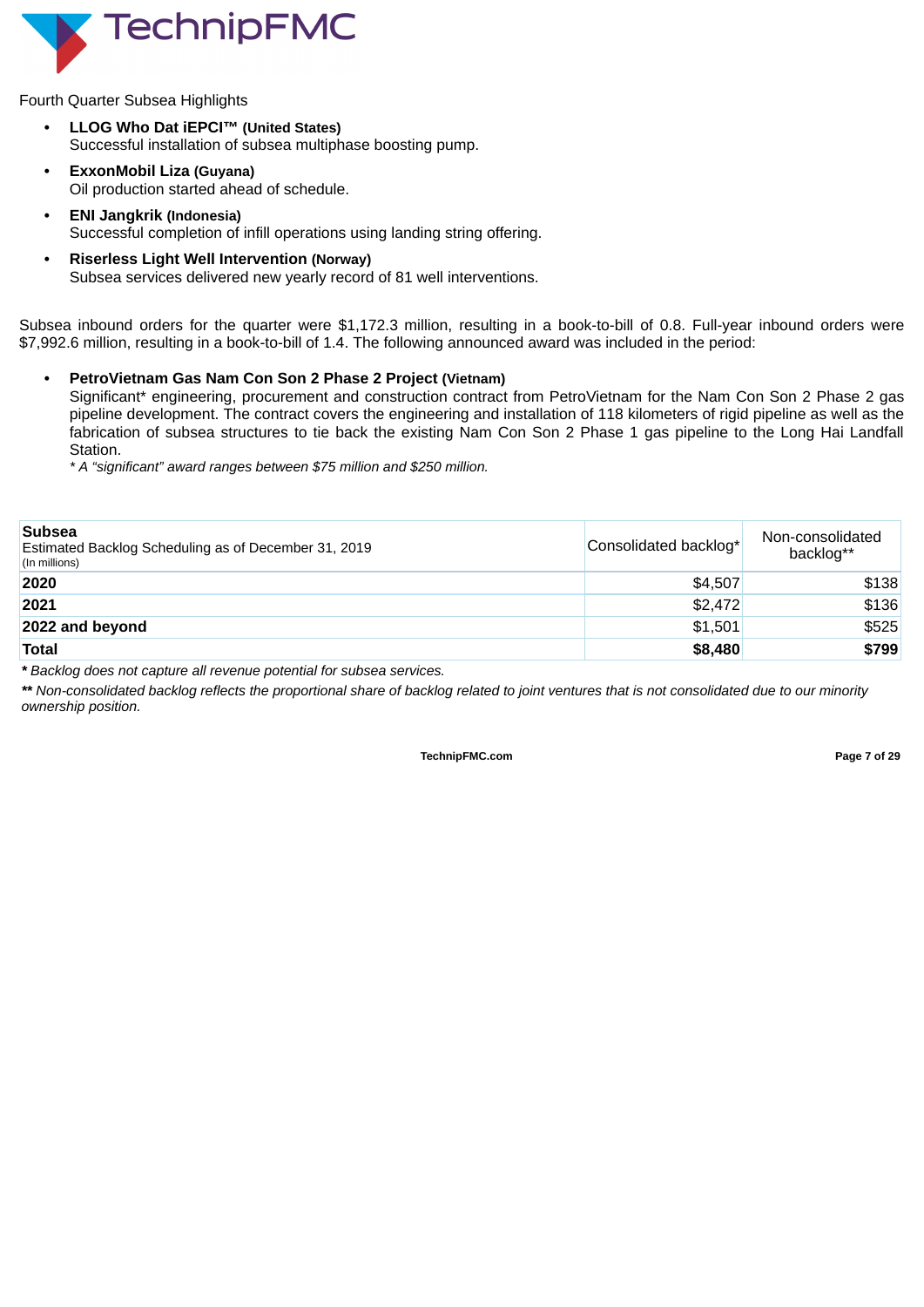

#### **Onshore/Offshore**

#### **Financial Highlights**

*Reconciliation of U.S. GAAP to non-GAAP financial measures are below and in financial schedules.*

| <b>Three Months Ended</b><br>(In millions) | December 31,<br>2019 | December 31,<br>2018 | Change     |
|--------------------------------------------|----------------------|----------------------|------------|
| Revenue                                    | \$1,832.4            | \$1,672.4            | 9.6%       |
| <b>Operating profit</b>                    | \$245.3              | \$206.4              | 18.8%      |
| <b>Adjusted EBITDA</b>                     | \$259.7              | \$217.2              | 19.6%      |
| <b>Adjusted EBITDA margin</b>              | 14.2%                | 13.0%                | $120$ bps  |
|                                            |                      |                      |            |
| Inbound orders                             | \$1,114.5            | \$1,609.4            | $(30.8\%)$ |
| <b>Backlog</b>                             | \$15,298.1           | \$8,090.5            | 89.1%      |

Onshore/Offshore reported fourth quarter revenue of \$1,832.4 million. Revenue increased 9.6 percent from the prior-year quarter, primarily driven by higher activity in Europe, Asia and North America as well as in our Process Technology business. Lower activity on Yamal LNG driven by continued progress towards project completion was partially offset by the ramp-up of Arctic LNG 2.

Onshore/Offshore reported operating profit of \$245.3 million; adjusted EBITDA was \$259.7 million. Operating profit increased 18.8 percent versus the prior-year quarter. Operating results in the period benefited from strength in execution across the portfolio, particularly Yamal LNG. These same factors drove the year-over-year increase in adjusted EBITDA; adjusted EBITDA margin increased 120 basis points from the prior-year results to 14.2 percent.

Fourth Quarter Onshore/Offshore Highlights

- **• Novatek Yamal LNG (Russia)** Awarded "LNG Project of the Year" by Petroleum Economist.
- **• Novatek Arctic LNG 2 (Russia)** First steel cuts for the topsides.
- **• Bapco Sitra Refinery Expansion (Bahrain)** Civil work well advanced and pipe prefabrication ongoing.

**TechnipFMC.com Page 8 of [29](#page-34-0)**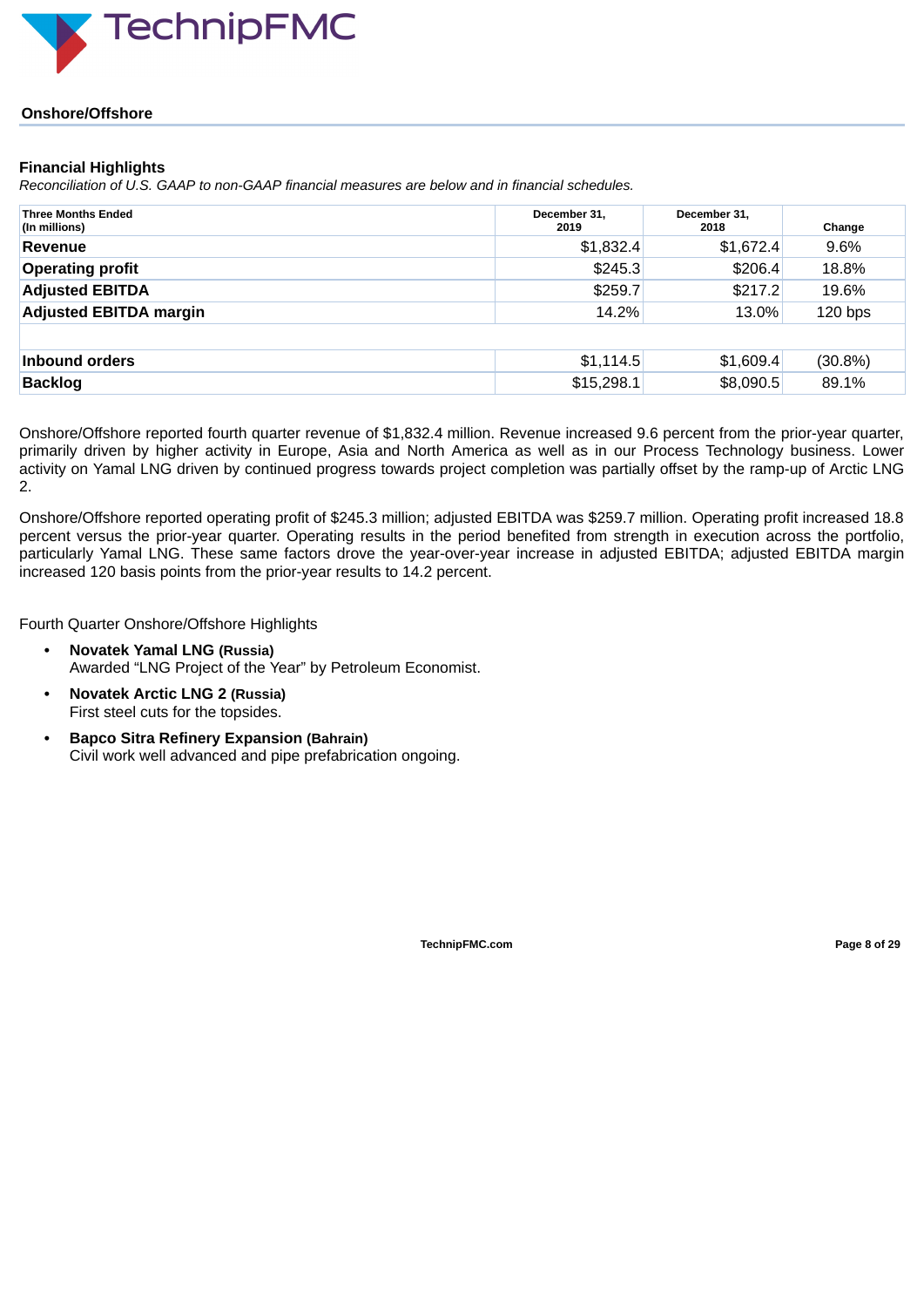

Onshore/Offshore inbound orders for the quarter were \$1,114.5 million, resulting in a book-to-bill of 0.6. Full-year inbound orders were \$13,080.5 million, resulting in a book-to-bill of 2.1. The following announced award was included in the period:

#### **• Motor Oil Hellas New Naphtha Complex (Greece)**

Significant<sup>\*</sup> engineering, procurement and construction management services contract for the construction of a new naphtha complex in Greece. Upon completion, the complex will allow Motor Oil Hellas Refinery to increase production of Euro 5 gasoline, aligned with its strategy to increase production of clean fuels. This award follows the successful execution of TechnipFMC's front end engineering design for the same complex. *\* A "significant" award ranges between \$75 million and \$250 million.*

In addition to the announced award in the period, we continue to secure contracts that support our strategy for early engagement as well as increasing our participation in biofuels, green chemistry and other energy alternatives.

| Onshore/Offshore<br>Estimated Backlog Scheduling as of December 31, 2019<br>(In millions) | Consolidated backlog | Non-consolidated<br>backlog* |
|-------------------------------------------------------------------------------------------|----------------------|------------------------------|
| 2020                                                                                      | \$6.581              | \$893                        |
| 2021                                                                                      | \$5.128              | \$874                        |
| 2022 and beyond                                                                           | \$3.589              | \$1,209                      |
| <b>Total</b>                                                                              | \$15,298             | \$2,976                      |

\* Non-consolidated backlog reflects the proportional share of backlog related to joint ventures that is not consolidated due to our minority *ownership position.*

**TechnipFMC.com Page 9 of [29](#page-34-0)**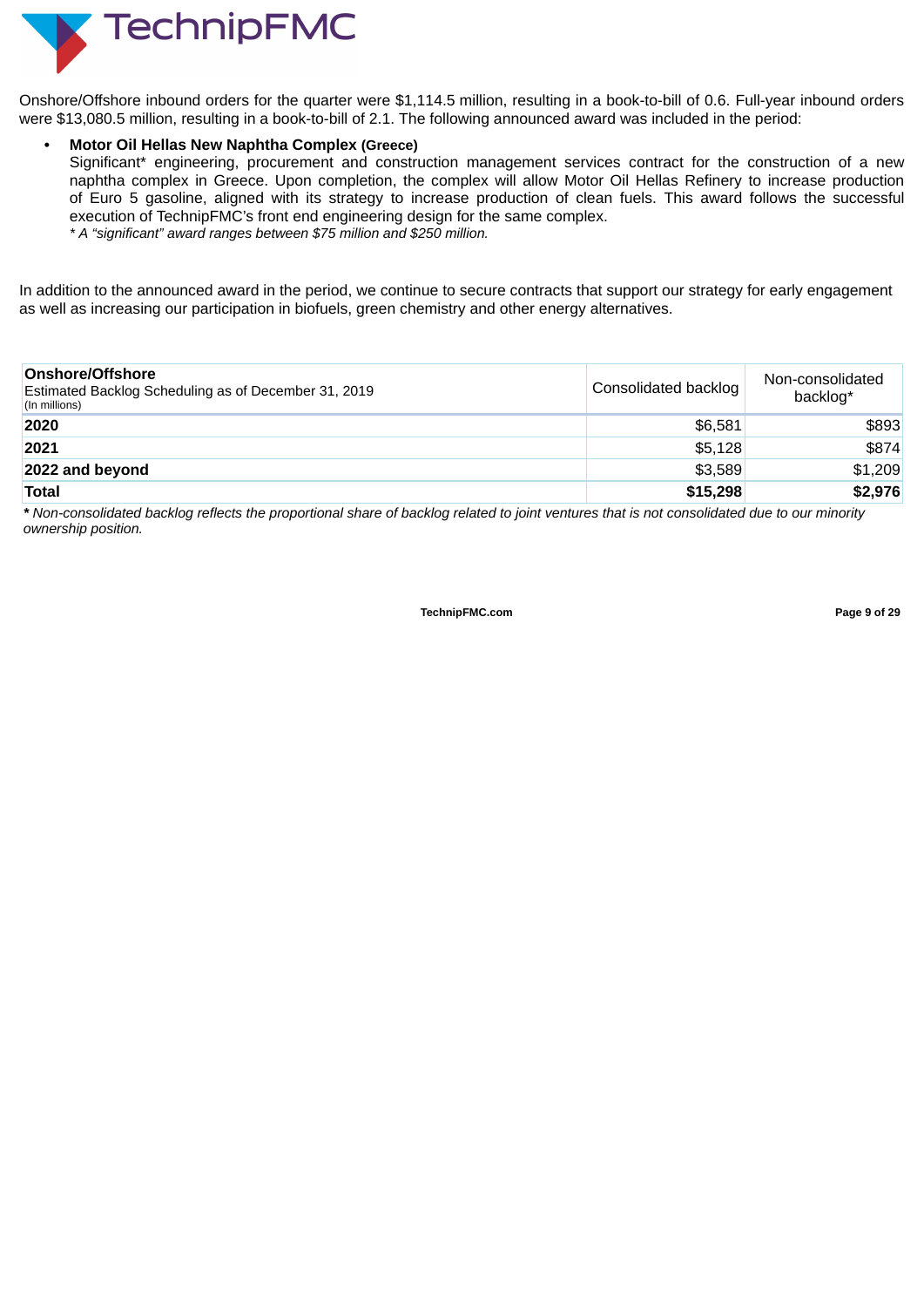

#### **Surface Technologies**

#### **Financial Highlights**

*Reconciliation of U.S. GAAP to non-GAAP financial measures are below and in financial schedules.*

| <b>Three Months Ended</b><br>(In millions) | December 31,<br>2019 | December 31, 2018 | Change     |
|--------------------------------------------|----------------------|-------------------|------------|
| Revenue                                    | \$407.6              | \$417.3           | $(2.3\%)$  |
| <b>Operating profit (loss)</b>             | \$(698.2)            | \$38.8            | n/m        |
| <b>Adjusted EBITDA</b>                     | \$55.9               | \$64.9            | $(13.9\%)$ |
| <b>Adjusted EBITDA margin</b>              | 13.7%                | 15.6%             | (190 bps)  |
|                                            |                      |                   |            |
| Inbound orders                             | \$431.6              | \$435.1           | $(0.8\%)$  |
| <b>Backlog</b>                             | \$473.2              | \$469.9           | 0.7%       |

Surface Technologies reported fourth quarter revenue of \$407.6 million, a decrease of 2.3 percent from the prior-year quarter. The revenue decline was primarily driven by lower completions related activity in North America, largely offset by revenue growth in international markets.

Significant growth in international markets was mainly driven by higher wellhead equipment sales and demand for pressure control equipment. Fourth quarter revenue outside North America represented more than 50 percent of the total segment as market activity reached low double-digit growth for the full year.

In the quarter, the Company recorded non-cash impairment and other charges totaling \$684.9 million in Surface Technologies, which comprised a goodwill impairment charge of \$666.8 million and fixed asset impairment charges of \$18.1 million. The charges reflect a change in our outlook for the North American market given the challenging near-term environment and reductions to our regional activities focused on improving the economic returns of our business.

Surface Technologies reported an operating loss of \$698.2 million; adjusted EBITDA was \$55.9 million with a margin of 13.7 percent, a decrease of 190 basis points from the prior-year quarter. Adjusted EBITDA declined versus the prior-year quarter primarily due to further declines in volume and pricing in North America, partially offset by cost reduction activities.

Inbound orders for the quarter were \$431.6 million. Backlog increased 0.7 percent versus the prior-year quarter to \$473.2 million. Given the short-cycle nature of the business, orders are generally converted into revenue within twelve months.

**TechnipFMC.com Page 10 of [29](#page-34-0)**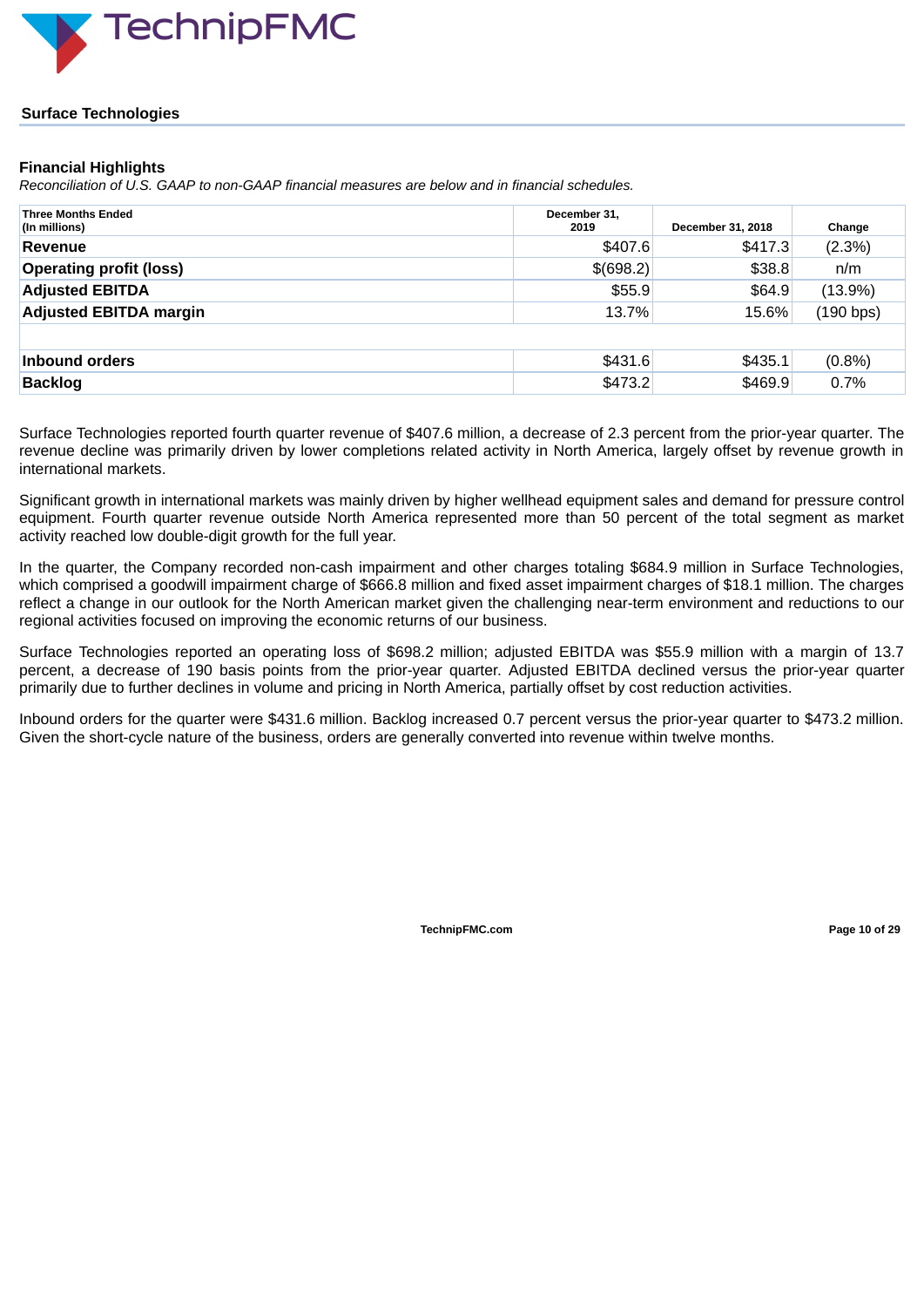

Fourth Quarter Surface Technologies Award Highlights

- **ConocoPhillips (United States)** Successful introduction of first Automated Well Testing Unit.
- **Equinor Snorre (North Sea)** Award for frame contract to replace risers of the tension leg platform.
- **Golden Beach (Australia)** Award for shallow water system.

**TechnipFMC.com Page 11 of [29](#page-34-0)**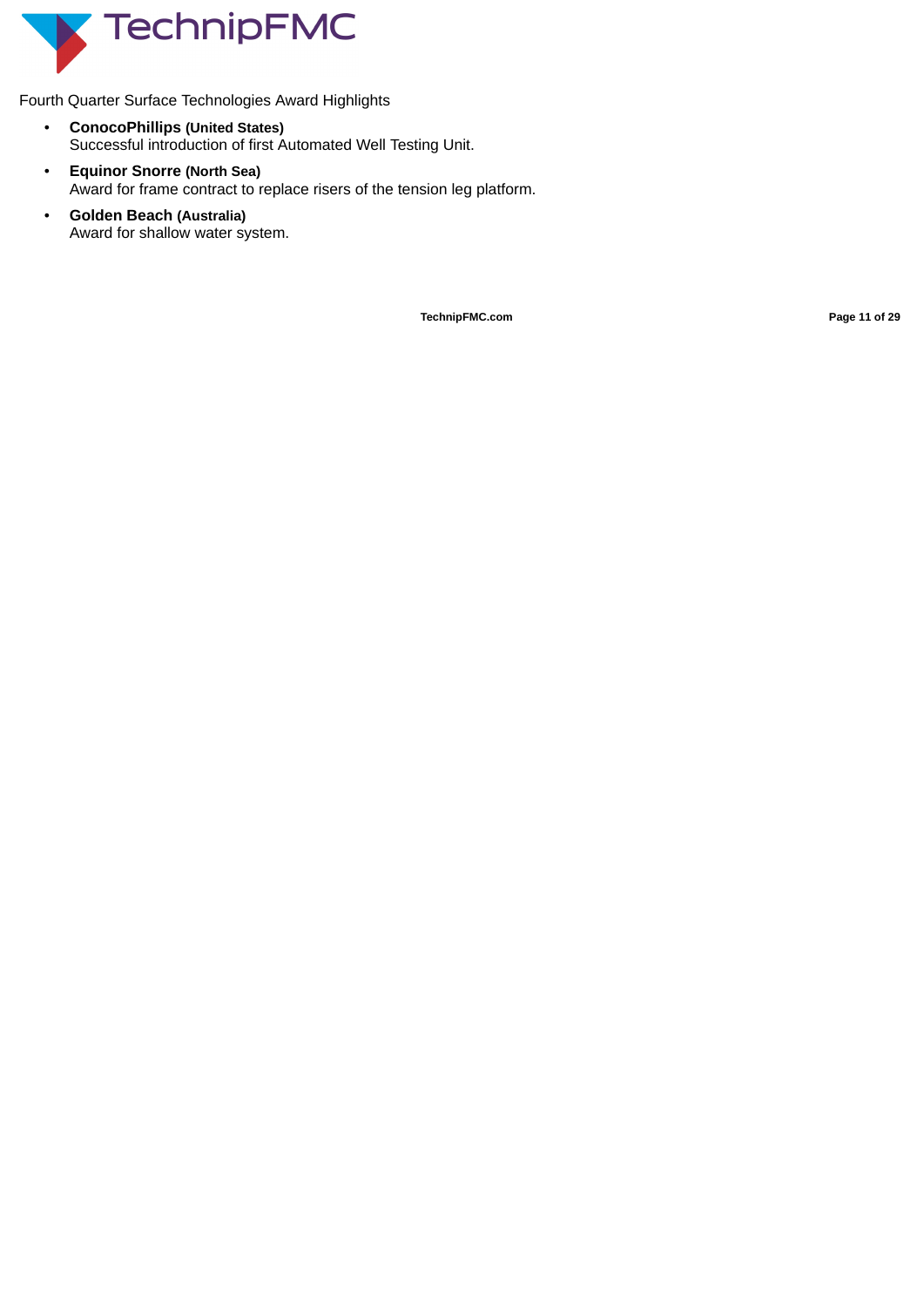

#### **Corporate and Other Items**

Corporate expense in the fourth quarter was \$178.9 million. This includes charges and credits totaling \$75.8 million of expense. Excluding charges and credits, corporate expense was \$103.1 million which included \$64.1 million of foreign exchange losses mainly due to the devaluation of the unhedged Angolan Kwanza.

|                                                                   | <b>Three Months Ended</b> | <b>Twelve Months Ended</b> |
|-------------------------------------------------------------------|---------------------------|----------------------------|
| (In millions)                                                     | December 31.<br>2019      | December 31.<br>2019       |
| Corporate expense, reported                                       | \$178.9                   | \$540.3                    |
| Less charges and (credits) [Exhibits 9,10]                        | \$75.8                    | \$184.5                    |
| Corporate expense, adjusted                                       | \$103.1                   | \$355.8                    |
| Less foreign exchange losses                                      | \$64.1                    | \$146.9                    |
| Corporate expense, adjusted and excluding foreign exchange losses | \$39.0                    | \$208.9                    |

Net interest expense was \$106 million in the quarter, which included an increase in the liability payable to joint venture partners of \$99.1 million.

The Company recorded a tax provision in the quarter of \$179.8 million. The provision was impacted by a valuation allowance of \$108 million. The quarterly tax rate was impacted by the non-deductible impairment charges recorded in the quarter.

Total depreciation and amortization for the quarter was \$131.1 million, including depreciation and amortization related to purchase price accounting for the merger of \$8.5 million.

Cash flow from operations in the quarter was \$559.1 million. The Company ended the period with cash and cash equivalents of \$5,190.2 million; net cash was \$714.8 million.

**TechnipFMC.com Page 12 of [29](#page-34-0)**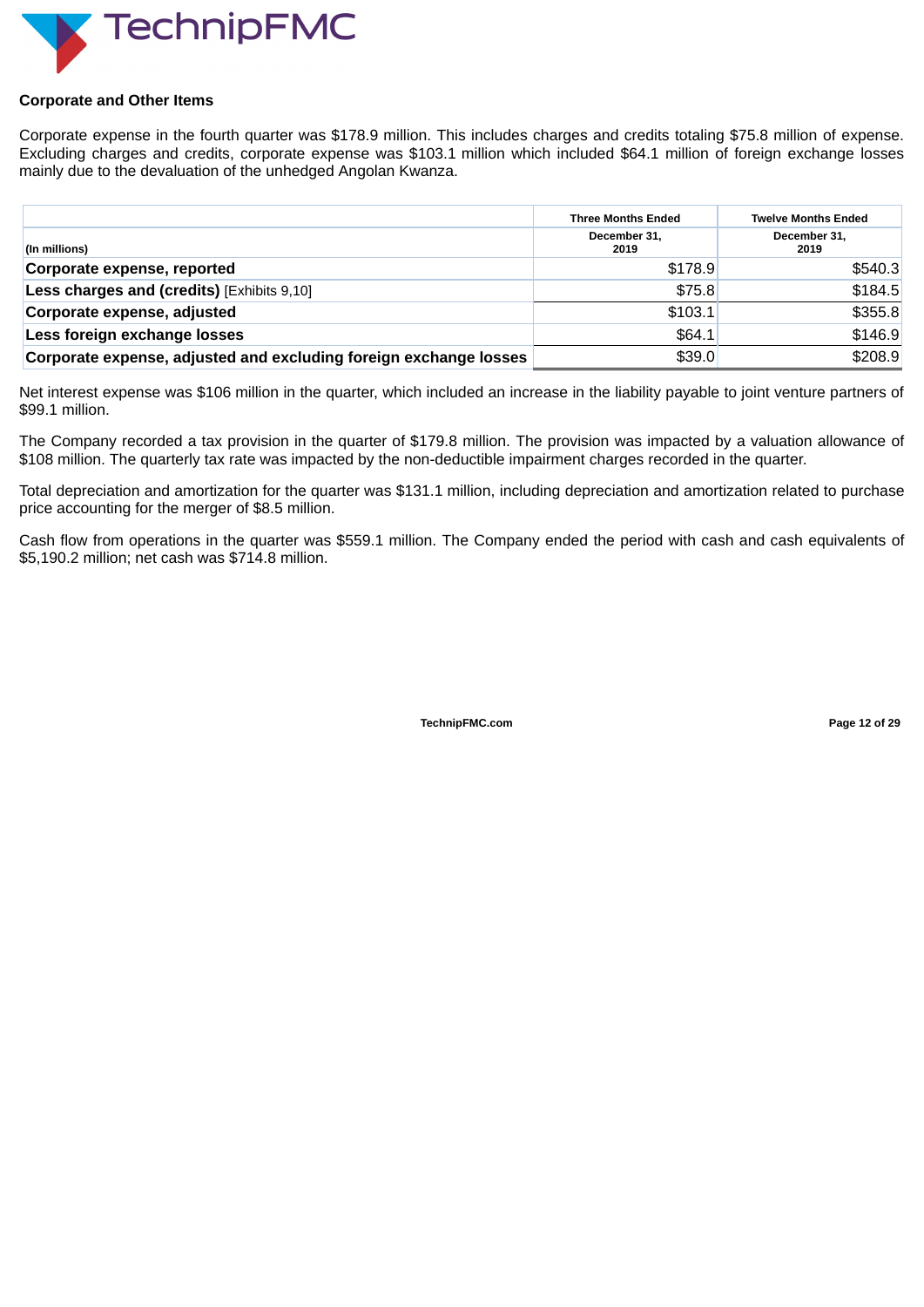

### **2020 Financial Guidance 1**

2020 segment guidance is reflective of the new business perimeters related to the Company's announced separation. Businesses with approximately \$120 million of total revenue in 2019, most of which was in the Surface Technologies segment, were reallocated to Onshore/Offshore at the beginning of 2020. The revenue of these businesses is now included in Onshore/Offshore guidance for 2020.

| 2020 Guidance                                                 |                                                                                                                      |                                                                                                                        |  |  |  |  |
|---------------------------------------------------------------|----------------------------------------------------------------------------------------------------------------------|------------------------------------------------------------------------------------------------------------------------|--|--|--|--|
| <b>Subsea</b>                                                 | <b>Onshore/Offshore</b>                                                                                              | <b>Surface Technologies</b>                                                                                            |  |  |  |  |
| Revenue in a range of \$6.2 - 6.5<br>billion                  | Revenue in a range of $$7.5 - 7.8$<br>lbillion                                                                       | Revenue in a range of $$1.4 - 1.6$<br><b>Ibillion</b>                                                                  |  |  |  |  |
| EBITDA margin at least 11%<br>(excluding charges and credits) | EBITDA margin at least 10%<br>(excluding charges and credits)                                                        | EBITDA margin at least 12%<br>(excluding charges and credits)                                                          |  |  |  |  |
|                                                               | <b>TechnipFMC</b>                                                                                                    |                                                                                                                        |  |  |  |  |
|                                                               | Corporate expense, net \$180 - 190 million for the full year (excluding the impact of foreign currency fluctuations) |                                                                                                                        |  |  |  |  |
|                                                               |                                                                                                                      | Net interest expense \$80 - 90 million for the full year (excluding the impact of revaluation of partners' mandatorily |  |  |  |  |

redeemable financial liability)

**Tax rate** 28 - 32% for the full year

 $\overline{\phantom{a}}$  , where  $\overline{\phantom{a}}$  , where  $\overline{\phantom{a}}$  , where  $\overline{\phantom{a}}$ 

**Capital expenditures** approximately \$450 million for the full year

**Cash flow from operating activities** to exceed \$1 billion for the full year

**TechnipFMC.com Page 13 of [29](#page-34-0)**

<sup>&</sup>lt;sup>1</sup> Our guidance measures adjusted EBITDA margin, corporate expense, net (excluding the impact of foreign currency fluctuations), net interest expense (excluding the impact of revaluation of partners' mandatorily redeemable financial liability), and tax rate are non-GAAP financial measures. We are unable to provide a reconciliation to comparable GAAP financial measures on a forward-looking basis without unreasonable effort because of the unpredictability of the individual components of the most directly comparable GAAP financial measure and the variability of items excluded from each such measure. Such information may have a significant, and potentially unpredictable, impact on our future financial results.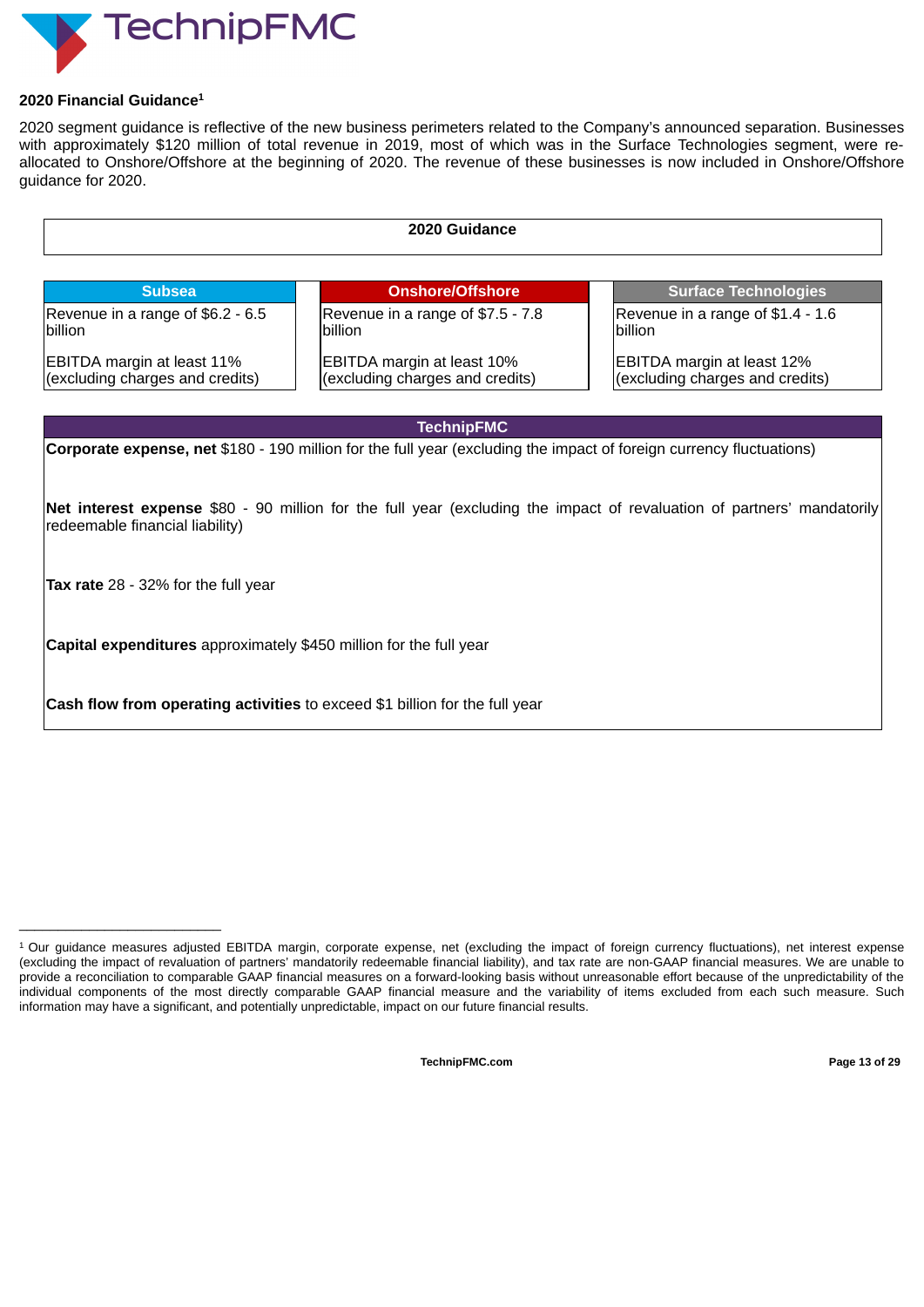

#### **Teleconference**

The Company will host a teleconference on Thursday, February 27, 2020 to discuss the fourth quarter 2019 financial results. The call will begin at 1 p.m. London time (8 a.m. New York time). Dial-in information and an accompanying presentation can be found at www.TechnipFMC.com.

Webcast access will also be available on our website prior to the start of the call. An archived audio replay will be available after the event at the same website address. In the event of a disruption of service or technical difficulty during the call, information will be posted on our website.

**TechnipFMC.com Page 14 of [29](#page-34-0)**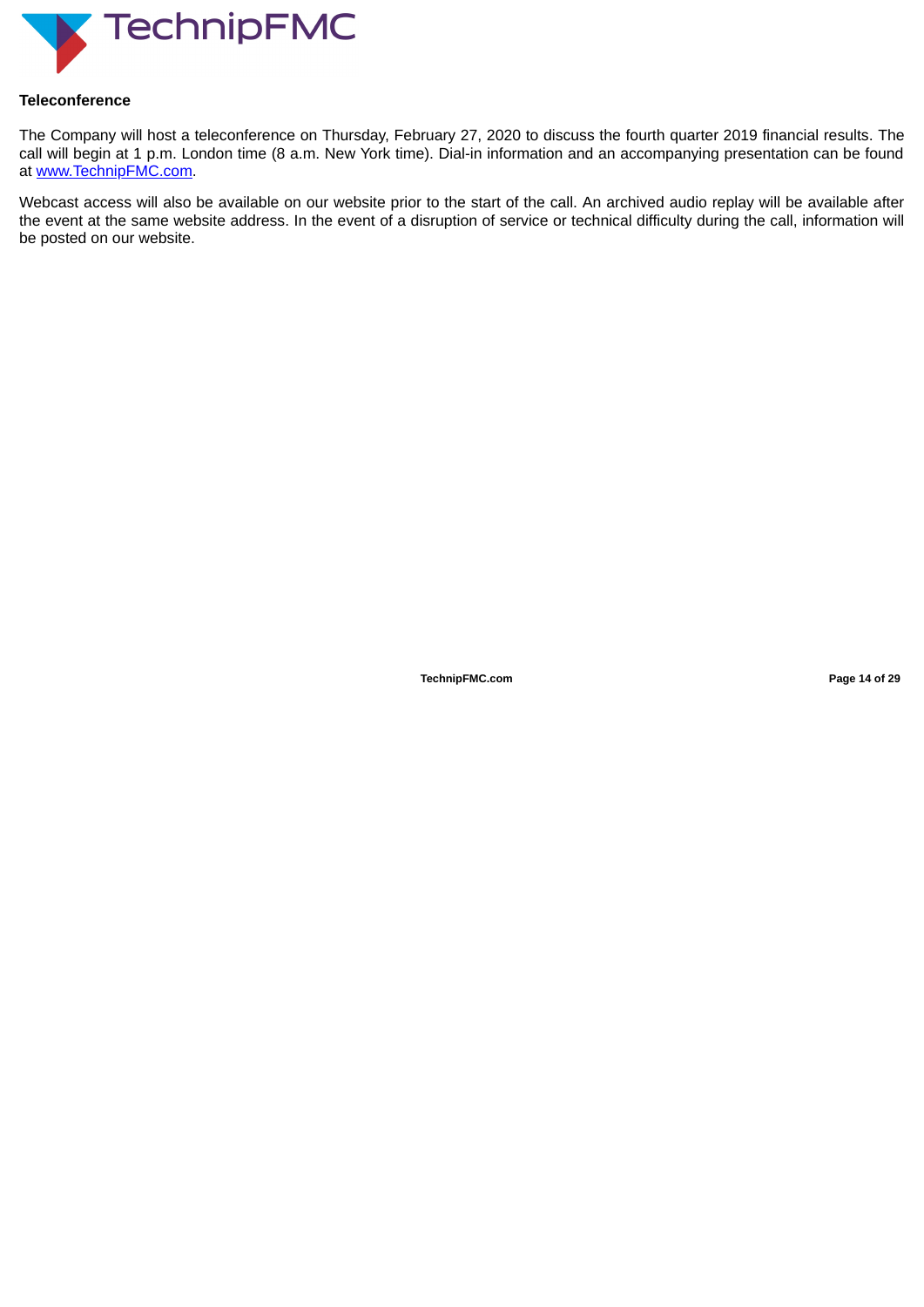

#### **###**

#### *About TechnipFMC*

TechnipFMC is a global leader in subsea, onshore/offshore, and surface projects. With our proprietary technologies and *production systems, integrated expertise, and comprehensive solutions, we are transforming our clients' project economics.*

We are uniquely positioned to deliver greater efficiency across project lifecycles from concept to project delivery and beyond. Through innovative technologies and improved efficiencies, our offering unlocks new possibilities for our clients in developing their *oil and gas resources.*

Each of our more than 37,000 employees is driven by a steady commitment to clients and a culture of purposeful innovation, *challenging industry conventions, and rethinking how the best results are achieved.*

TechnipFMC utilizes its website www.TechnipFMC.com as a channel of distribution of material company information. To learn more about us and how we are enhancing the performance of the world's energy industry, go to www.TechnipFMC.com and follow *us on Twitter @TechnipFMC.*

This communication contains "forward-looking statements" as defined in Section 27A of the United States Securities Act of 1933, as amended, and Section 21E of the United States Securities Exchange Act of 1934, as amended. Words such as "quidance," "confident," "believe," "expect," "anticipate," "plan," "intend," "foresee," "should," "would," "could," "may," "will," "likely," "predicated," "estimate," "outlook" and similar expressions are intended to identify forward-looking statements, which are generally not historical in nature. Such forward-looking statements involve significant risks, uncertainties and assumptions that could cause actual results to differ materially from our historical experience and our *present expectations or projections, including the following known material factors:*

- risks associated with our ability to consummate our proposed separation and spin-off, and our ability to achieve the intended benefits *and synergies of the transaction;*
- *unanticipated changes relating to competitive factors in our industry;*
- demand for our products and services, which is affected by changes in the price of, and demand for, crude oil and natural gas in *domestic and international markets;*
- our ability to develop and implement new technologies and services, as well as our ability to protect and maintain critical intellectual *property assets;*
- *potential liabilities arising out of the installation or use of our products;*
- cost overruns related to our fixed price contracts or capital asset construction projects that may affect revenues;
- our ability to timely deliver our backlog and its effect on our future sales, profitability, and our relationships with our customers;
- *our reliance on subcontractors, suppliers and joint venture partners in the performance of our contracts;*
- *our ability to hire and retain key personnel;*
- *the potential impacts of seasonal and weather conditions;*
- *the cumulative loss of major contracts or alliances;*
- U.S. and international laws and regulations, including existing or future environmental regulations, that may increase our costs, limit the *demand for our products and services or restrict our operations;*

**TechnipFMC.com Page 15 of [29](#page-34-0)**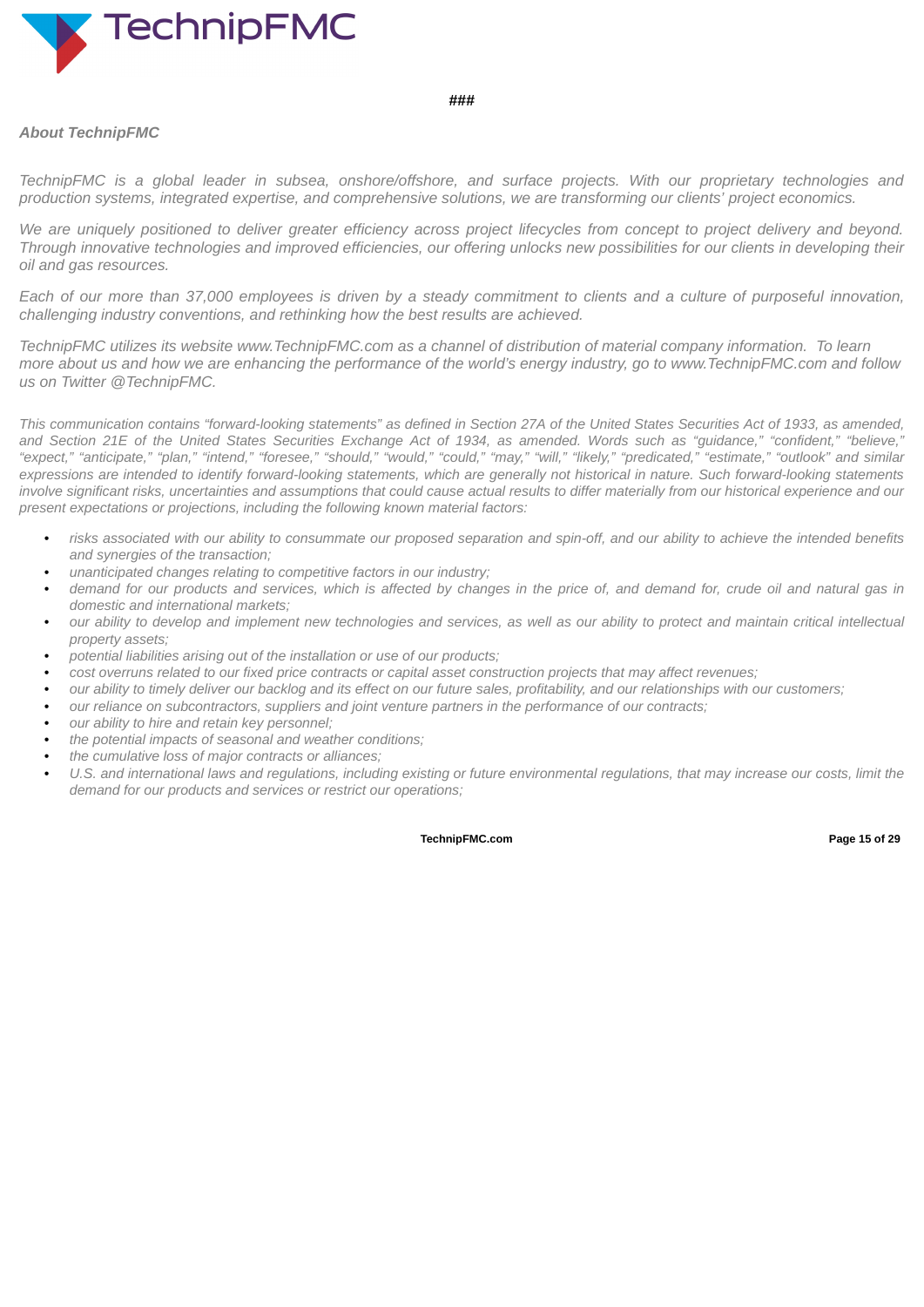

- disruptions in the political, regulatory, economic and social conditions of the countries in which we conduct business;
- risks associated with The Depository Trust Company and Euroclear for clearance services for shares traded on the NYSE and *Euronext Paris, respectively;*
- the United Kingdom's withdrawal from the European Union; risks associated with being an English public limited company, including the need for "distributable profits", shareholder approval of certain capital structure decisions, and the risk that we may not be able to *pay dividends or repurchase shares in accordance with our announced capital allocation plan;*
- *compliance with covenants under our debt instruments and conditions in the credit markets;*
- *downgrade in the ratings of our debt could restrict our ability to access the debt capital markets;*
- *the outcome of uninsured claims and litigation against us;*
- *the risks of currency exchange rate fluctuations associated with our international operations;*
- *risks related to our acquisition and divestiture activities;*
- failure of our information technology infrastructure or any significant breach of security, including related to cyber attacks, and actual or *perceived failure to comply with data security and privacy obligations;*
- risks associated with tax liabilities, changes in U.S. federal or international tax laws or interpretations to which they are subject;
- *piracy risks for our maritime employees and assets; and*
- such other risk factors as set forth in our filings with the U.S. Securities and Exchange Commission and in our filings with the Autorité *des marchés financiers or the U.K. Financial Conduct Authority.*

We caution you not to place undue reliance on any forward-looking statements, which speak only as of the date hereof. We undertake no obligation to publicly update or revise any of our forward-looking statements after the date they are made, whether as a result of new *information, future events or otherwise, except to the extent required by law.*

**TechnipFMC.com Page 16 of [29](#page-34-0)**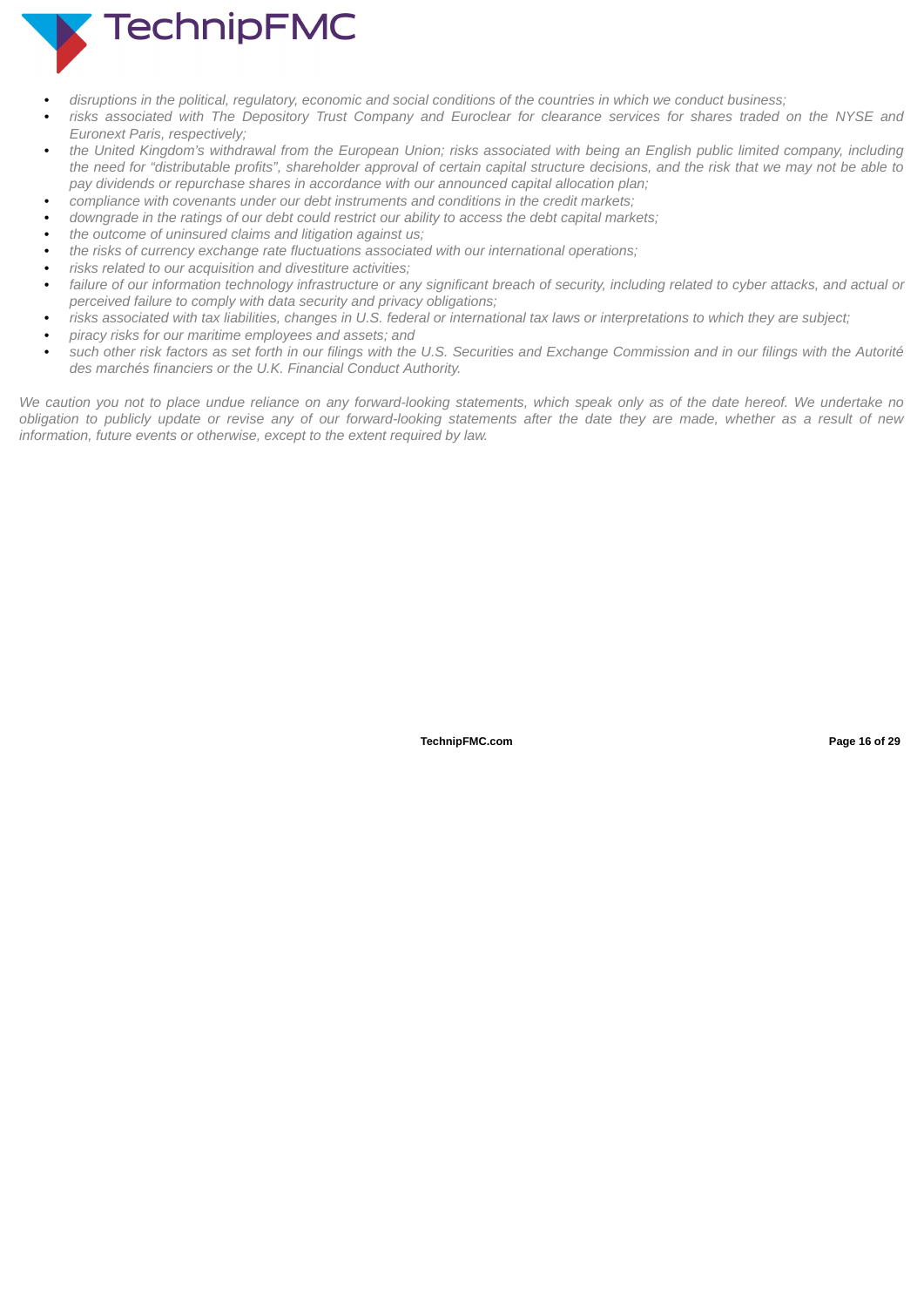

#### **Contacts**

#### **Investor relations**

Matt Seinsheimer Vice President Investor Relations Tel: +1 281 260 3665 Email: Matt Seinsheimer

Phillip Lindsay Director Investor Relations (Europe) Tel: +44 (0) 20 3429 3929 Email: Phillip Lindsay

### **Media relations**

Christophe Bélorgeot Senior Vice President Corporate Engagement Tel: +33 1 47 78 39 92 Email: Christophe Belorgeot

Brooke Robertson Public Relations Director Tel: +1 281 591 4108 Email: Brooke Robertson

**TechnipFMC.com Page 17 of [29](#page-34-0)**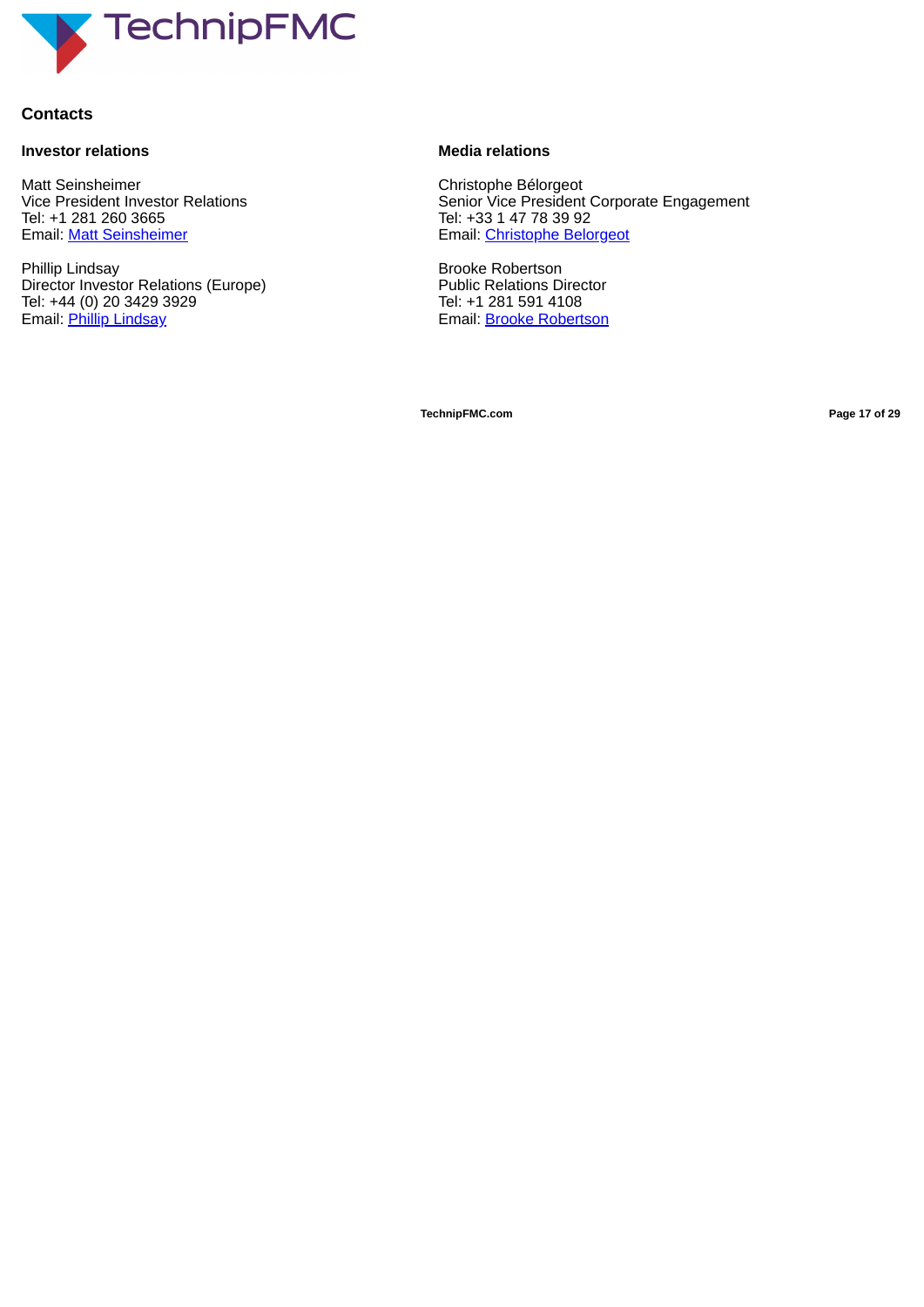#### **TECHNIPFMC PLC AND CONSOLIDATED SUBSIDIARIES CONDENSED CONSOLIDATED STATEMENTS OF INCOME (In millions, except per share data)**

|                                                            | (Unaudited)  |                           |    |                |    |                   |     |            |
|------------------------------------------------------------|--------------|---------------------------|----|----------------|----|-------------------|-----|------------|
|                                                            |              | <b>Three Months Ended</b> |    |                |    | <b>Year Ended</b> |     |            |
|                                                            | December 31, |                           |    | December 31,   |    |                   |     |            |
|                                                            |              | 2019                      |    | 2018           |    | 2019              |     | 2018       |
| Revenue                                                    | \$           | 3,726.8                   | \$ | 3,323.0        | \$ | 13,409.1          | \$  | 12,552.9   |
| Costs and expenses                                         |              | 5,816.0                   |    | 4,943.3        |    | 14,935.8          |     | 13,470.5   |
|                                                            |              | (2,089.2)                 |    | (1,620.3)      |    | (1,526.7)         |     | (917.6)    |
| Other (expense) income, net                                |              | (55.3)                    |    | (267.6)        |    | (157.8)           |     | (209.6)    |
| Loss before net interest expense and income taxes          |              | (2, 144.5)                |    | (1,887.9)      |    | (1,684.5)         |     | (1, 127.2) |
| Net interest expense                                       |              | (106.0)                   |    | (116.6)        |    | (451.3)           |     | (360.9)    |
| Loss before income taxes                                   |              | (2,250.5)                 |    | (2,004.5)      |    | (2, 135.8)        |     | (1,488.1)  |
| Provision for income taxes                                 |              | 179.8                     |    | 242.0          |    | 276.3             |     | 422.7      |
| Net loss                                                   |              | (2,430.3)                 |    | (2,246.5)      |    | (2,412.1)         |     | (1,910.8)  |
| Net (income) loss attributable to noncontrolling interests |              | 16.3                      |    | (12.8)         |    | (3.1)             |     | (10.8)     |
| Net loss attributable to TechnipFMC plc                    | \$           | $(2,414.0)$ \$            |    | $(2,259.3)$ \$ |    | (2, 415.2)        | -\$ | (1,921.6)  |
| Loss per share attributable to TechnipFMC plc:             |              |                           |    |                |    |                   |     |            |
| <b>Basic</b>                                               | \$           | $(5.40)$ \$               |    | (5.00)         | \$ | (5.39)            | \$  | (4.20)     |
| Diluted                                                    | \$           | $(5.40)$ \$               |    | (5.00)         | \$ | (5.39)            | \$  | (4.20)     |
| Weighted average shares outstanding:                       |              |                           |    |                |    |                   |     |            |
| <b>Basic</b>                                               |              | 447.1                     |    | 452.0          |    | 448.0             |     | 458.0      |
| Diluted                                                    |              | 447.1                     |    | 452.0          |    | 448.0             |     | 458.0      |
| Cash dividends declared per share                          | \$           | 0.13                      | \$ | 0.13           | \$ | 0.52              | \$  | 0.52       |

**TechnipFMC.com Page 18 of [29](#page-34-0)**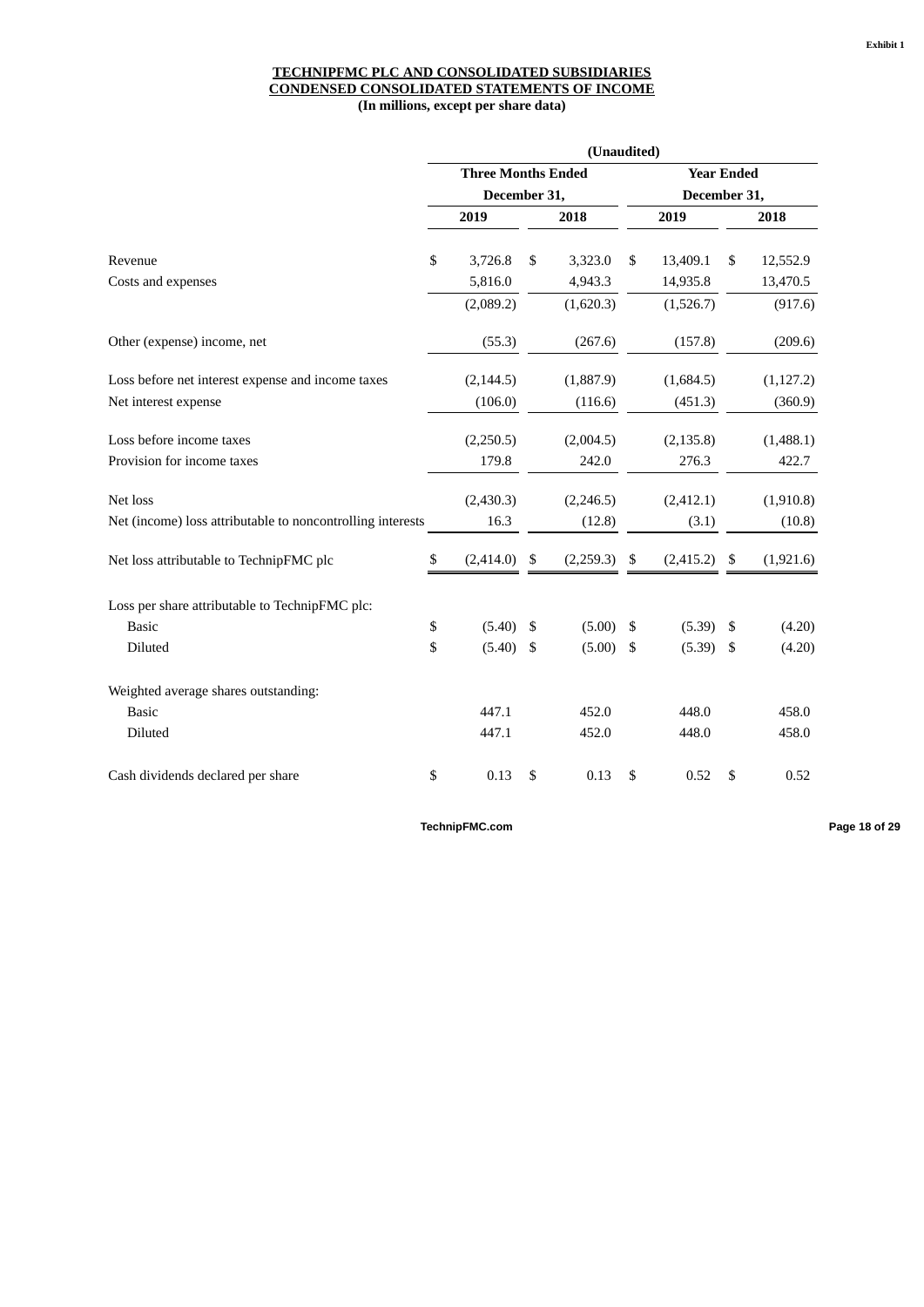#### **TECHNIPFMC PLC AND CONSOLIDATED SUBSIDIARIES BUSINESS SEGMENT DATA (In millions)**

|                                          | (Unaudited)               |    |           |    |                   |    |           |  |
|------------------------------------------|---------------------------|----|-----------|----|-------------------|----|-----------|--|
|                                          | <b>Three Months Ended</b> |    |           |    | <b>Year Ended</b> |    |           |  |
|                                          | December 31,              |    |           |    | December 31,      |    |           |  |
|                                          | 2019                      |    | 2018      |    | 2019              |    | 2018      |  |
| <b>Revenue</b>                           |                           |    |           |    |                   |    |           |  |
| Subsea                                   | \$<br>1,486.8             | \$ | 1,233.3   | \$ | 5,523.0           | \$ | 4,840.0   |  |
| Onshore/Offshore                         | 1,832.4                   |    | 1,672.4   |    | 6,268.8           |    | 6,120.7   |  |
| Surface Technologies                     | 407.6                     |    | 417.3     |    | 1,617.3           |    | 1,592.2   |  |
|                                          | \$<br>3,726.8             | \$ | 3,323.0   | \$ | 13,409.1          | \$ | 12,552.9  |  |
| <b>Income (loss) before income taxes</b> |                           |    |           |    |                   |    |           |  |
| Segment operating profit (loss)          |                           |    |           |    |                   |    |           |  |
| Subsea                                   | \$<br>(1,512.7)           | \$ | (1,739.5) | \$ | (1,447.7)         | \$ | (1,529.5) |  |
| Onshore/Offshore                         | 245.3                     |    | 206.4     |    | 959.6             |    | 824.0     |  |
| Surface Technologies                     | (698.2)                   |    | 38.8      |    | (656.1)           |    | 172.8     |  |
| Total segment operating profit (loss)    | (1,965.6)                 |    | (1,494.3) |    | (1, 144.2)        |    | (532.7)   |  |
| Corporate items                          |                           |    |           |    |                   |    |           |  |
| Corporate expense (1)                    | (178.9)                   |    | (393.6)   |    | (540.3)           |    | (594.5)   |  |
| Net interest expense                     | (106.0)                   |    | (116.6)   |    | (451.3)           |    | (360.9)   |  |
| Total corporate items                    | (284.9)                   |    | (510.2)   |    | (991.6)           |    | (955.4)   |  |
| Loss before income taxes (2)             | \$<br>(2,250.5)           | \$ | (2,004.5) | \$ | (2, 135.8)        | \$ | (1,488.1) |  |

(1) Corporate expense primarily includes corporate staff expenses, legal reserve, share-based compensation expenses, other employee benefits, certain foreign exchange gains and losses, merger transaction and integration expenses and separation expenses.

(2) Includes amounts attributable to noncontrolling interests.

**TechnipFMC.com Page 19 of [29](#page-34-0)**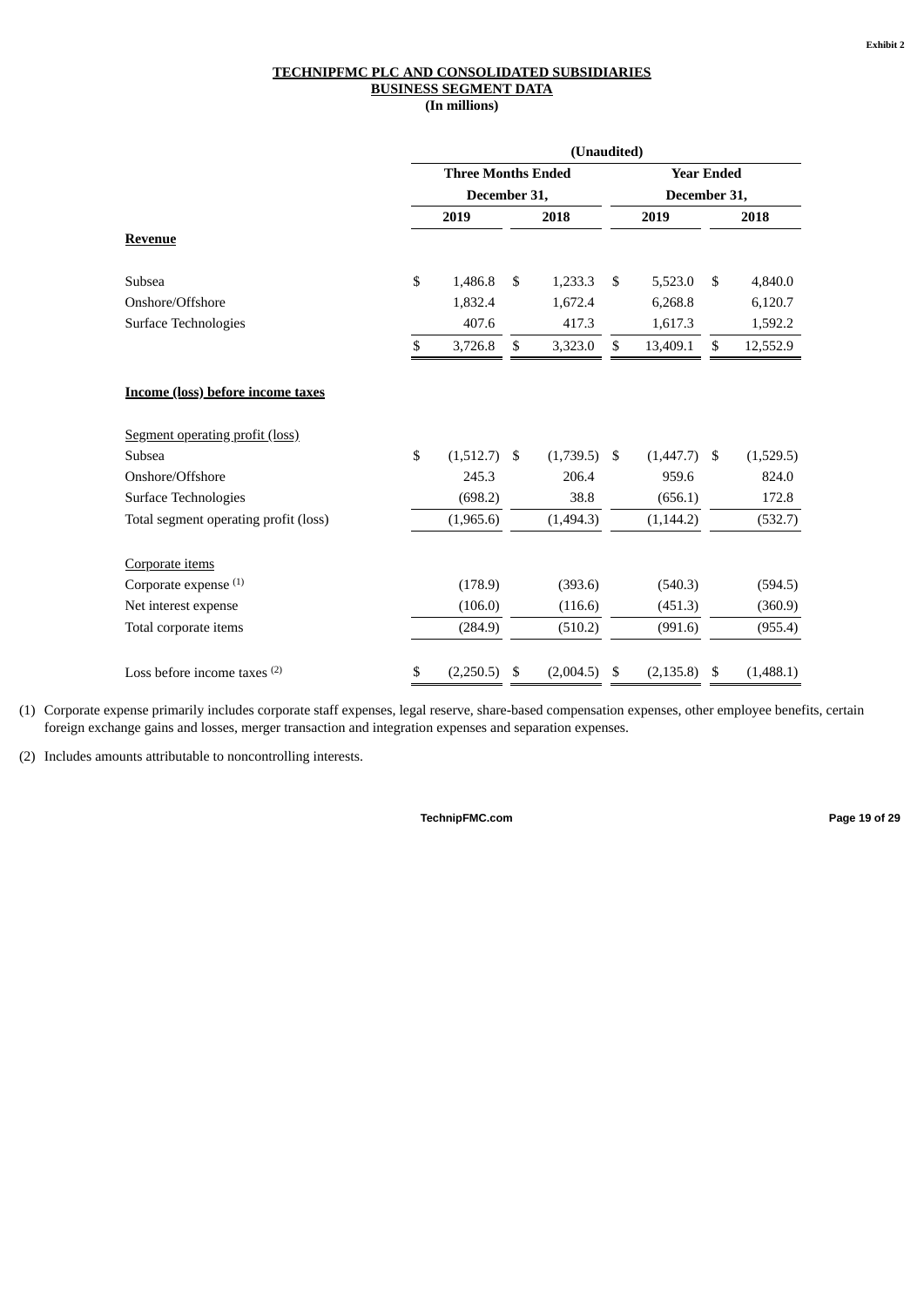#### **TECHNIPFMC PLC AND CONSOLIDATED SUBSIDIARIES BUSINESS SEGMENT DATA (In millions, unaudited)**

|                               |      | <b>Three Months Ended</b> | <b>Year Ended</b><br>December 31, |         |     |              |      |          |
|-------------------------------|------|---------------------------|-----------------------------------|---------|-----|--------------|------|----------|
| Inbound Orders <sup>(1)</sup> |      | December 31,              |                                   |         |     |              |      |          |
|                               | 2019 |                           |                                   | 2018    |     | 2019         | 2018 |          |
| Subsea                        | \$   | $1,172.3$ \$              |                                   | 880.6   | -\$ | 7,992.6      | - \$ | 5,178.5  |
| Onshore/Offshore              |      | 1,114.5                   |                                   | 1,609.4 |     | 13,080.5     |      | 7,425.9  |
| Surface Technologies          |      | 431.6                     |                                   | 435.1   |     | 1,619.9      |      | 1,686.6  |
| Total inbound orders          | \$.  | 2,718.4                   | \$                                | 2,925.1 | \$  | 22,693.0     | \$   | 14,291.0 |
| Order Backlog <sup>(2)</sup>  |      |                           |                                   |         |     | December 31, |      |          |
|                               |      |                           |                                   |         |     | 2019         |      | 2018     |
| Subsea                        |      |                           |                                   |         | \$  | 8,479.8      | - \$ | 5,999.6  |

| Subsea               | 8.479.8 \$  | 5,999.6  |
|----------------------|-------------|----------|
| Onshore/Offshore     | 15.298.1    | 8,090.5  |
| Surface Technologies | 473.2       | 469.9    |
| Total order backlog  | 24,251.1 \$ | 14,560.0 |

(1) Inbound orders represent the estimated sales value of confirmed customer orders received during the reporting period.

(2) Order backlog is calculated as the estimated sales value of unfilled, confirmed customer orders at the reporting date.

**TechnipFMC.com Page 20 of [29](#page-34-0)**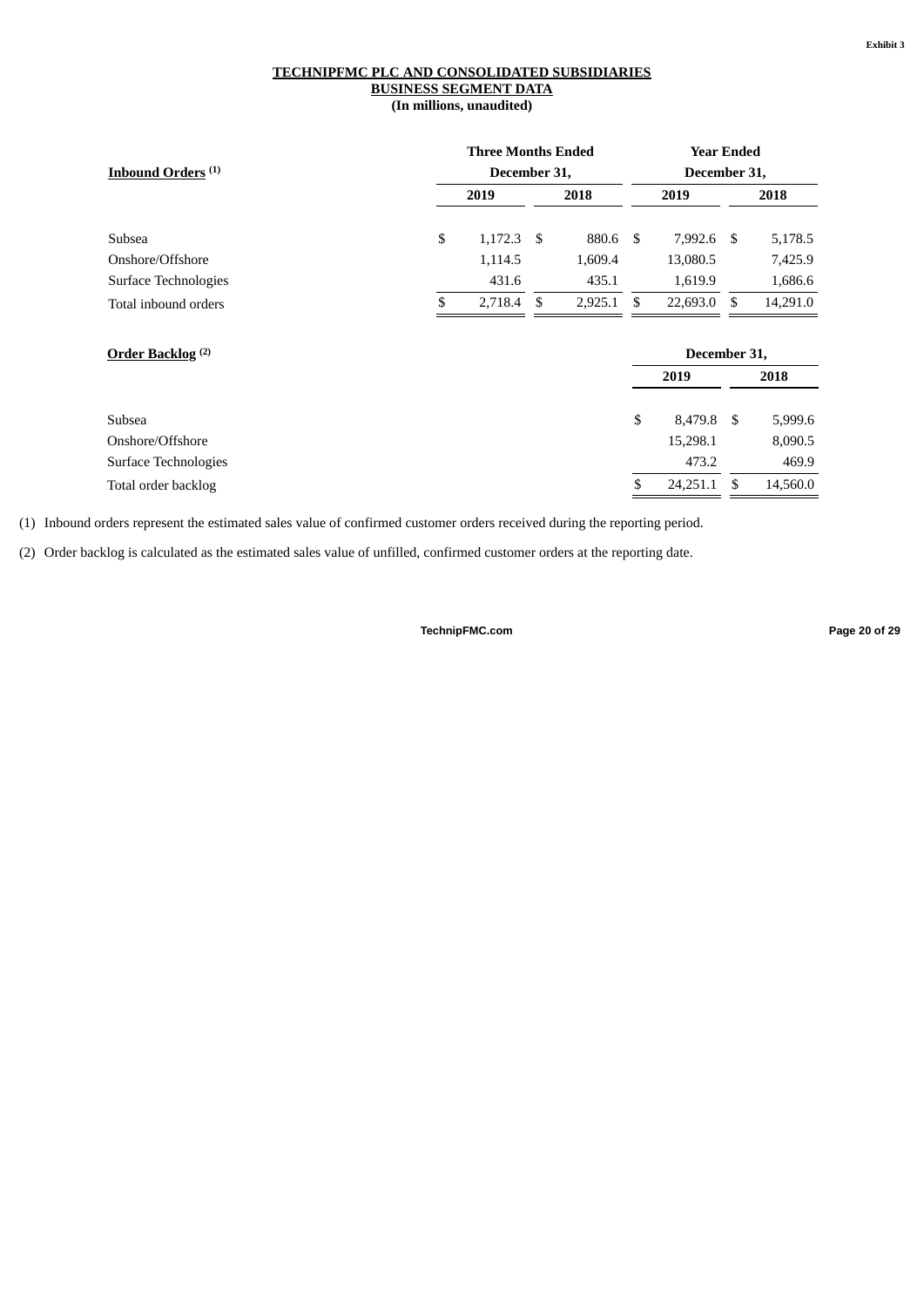#### **Exhibit 4**

#### **TECHNIPFMC PLC AND CONSOLIDATED SUBSIDIARIES CONDENSED CONSOLIDATED BALANCE SHEETS (In millions)**

|                                                       | (Unaudited)          |               |                      |  |  |
|-------------------------------------------------------|----------------------|---------------|----------------------|--|--|
|                                                       | December 31,<br>2019 |               | December 31,<br>2018 |  |  |
| Cash and cash equivalents                             | \$<br>5,190.2        | \$            | 5,540.0              |  |  |
| Trade receivables, net                                | 2,218.1              |               | 2,469.7              |  |  |
| Contract assets                                       | 1,520.0              |               | 1,295.0              |  |  |
| Inventories, net                                      | 1,416.0              |               | 1,251.2              |  |  |
| Other current assets                                  | 1,473.1              |               | 1,225.3              |  |  |
| Total current assets                                  | 11,817.4             |               | 11,781.2             |  |  |
| Property, plant and equipment, net                    | 3,162.0              |               | 3,259.8              |  |  |
| Goodwill                                              | 5,598.3              |               | 7,607.6              |  |  |
| Intangible assets, net                                | 1,086.6              |               | 1,176.7              |  |  |
| Other assets                                          | 1,785.5              |               | 959.2                |  |  |
| <b>Total assets</b>                                   | \$<br>23,449.8       | \$            | 24,784.5             |  |  |
| Short-term debt and current portion of long-term debt | \$<br>495.4          | <sup>\$</sup> | 67.4                 |  |  |
| Accounts payable, trade                               | 2,590.8              |               | 2,600.3              |  |  |
| <b>Contract liabilities</b>                           | 4,585.1              |               | 4,085.1              |  |  |
| Other current liabilities                             | 2,398.1              |               | 2,386.6              |  |  |
| Total current liabilities                             | 10,069.4             |               | 9,139.4              |  |  |
| Long-term debt, less current portion                  | 3,980.0              |               | 4,124.3              |  |  |
| Other liabilities                                     | 1,671.2              |               | 1,093.4              |  |  |
| Redeemable noncontrolling interest                    | 41.1                 |               | 38.5                 |  |  |
| TechnipFMC plc stockholders' equity                   | 7,659.3              |               | 10,357.6             |  |  |
| Noncontrolling interests                              | 28.8                 |               | 31.3                 |  |  |
| Total liabilities and equity                          | \$<br>23,449.8       | \$            | 24,784.5             |  |  |

**TechnipFMC.com Page 21 of [29](#page-34-0)**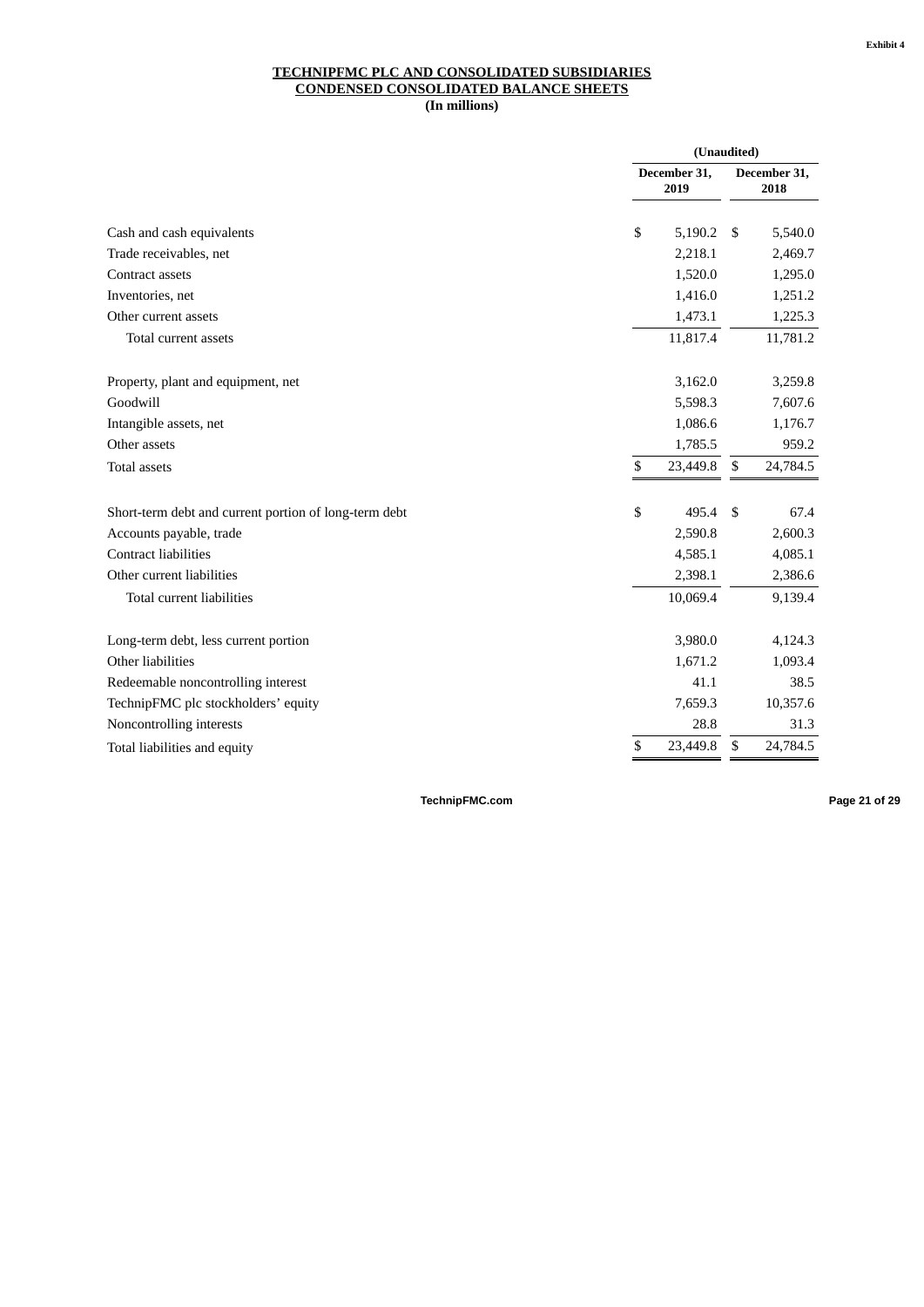#### **TECHNIPFMC PLC AND CONSOLIDATED SUBSIDIARIES CONSOLIDATED STATEMENTS OF CASH FLOWS (In millions)**

|                                                                                         | (Unaudited) |                   |     |            |  |  |
|-----------------------------------------------------------------------------------------|-------------|-------------------|-----|------------|--|--|
|                                                                                         |             | <b>Year Ended</b> |     |            |  |  |
|                                                                                         |             | December 31,      |     |            |  |  |
|                                                                                         |             | 2019              |     | 2018       |  |  |
| Cash provided (required) by operating activities                                        |             |                   |     |            |  |  |
| Net income (loss)                                                                       | \$          | (2,412.1)         | -\$ | (1,910.8)  |  |  |
| Adjustments to reconcile net income to cash provided (required) by operating activities |             |                   |     |            |  |  |
| Depreciation                                                                            |             | 383.5             |     | 367.8      |  |  |
| Amortization                                                                            |             | 126.1             |     | 182.6      |  |  |
| Impairments                                                                             |             | 2,484.1           |     | 1,792.6    |  |  |
| Employee benefit plan and share-based compensation costs                                |             | 63.3              |     | 22.4       |  |  |
| Deferred income tax provision (benefit), net                                            |             | (75.4)            |     | 48.8       |  |  |
| Unrealized loss on derivative instruments and foreign exchange                          |             | 32.5              |     | 102.7      |  |  |
| Income from equity affiliates, net of dividends received                                |             | (58.8)            |     | (110.7)    |  |  |
| Other                                                                                   |             | 364.4             |     | 291.8      |  |  |
| Changes in operating assets and liabilities, net of effects of acquisitions             |             |                   |     |            |  |  |
| Trade receivables, net and contract assets                                              |             | 29.3              |     | (664.1)    |  |  |
| Inventories, net                                                                        |             | (169.6)           |     | (339.4)    |  |  |
| Accounts payable, trade                                                                 |             | (42.9)            |     | (1,248.7)  |  |  |
| <b>Contract liabilities</b>                                                             |             | 520.1             |     | 762.7      |  |  |
| Income taxes payable (receivable), net                                                  |             | 12.7              |     | (190.7)    |  |  |
| Other current assets and liabilities, net                                               |             | (431.8)           |     | 921.2      |  |  |
| Other noncurrent assets and liabilities, net                                            |             | 23.1              |     | (213.6)    |  |  |
| Cash provided (required) by operating activities                                        |             | 848.5             |     | (185.4)    |  |  |
|                                                                                         |             |                   |     |            |  |  |
| Cash provided (required) by investing activities                                        |             |                   |     |            |  |  |
| Capital expenditures                                                                    |             | (454.4)           |     | (368.1)    |  |  |
| Payment to acquire debt securities                                                      |             | (71.6)            |     |            |  |  |
| Proceeds from sale of debt securities                                                   |             | 18.9              |     |            |  |  |
| Acquisitions, net of cash acquired                                                      |             | 16.0              |     | (104.9)    |  |  |
| Cash divested from deconsolidation                                                      |             | (2.1)             |     | (6.7)      |  |  |
| Proceeds from sale of assets                                                            |             | 7.8               |     | 19.5       |  |  |
| Proceeds from repayment of advance to joint venture                                     |             | 62.0              |     |            |  |  |
| Other                                                                                   |             | 3.6               |     |            |  |  |
| Cash required by investing activities                                                   |             | (419.8)           |     | (460.2)    |  |  |
| Cash required by financing activities                                                   |             |                   |     |            |  |  |
| Net decrease in short-term debt                                                         |             | (49.6)            |     | (34.9)     |  |  |
| Net (decrease) increase in commercial paper                                             |             | 57.3              |     | 496.6      |  |  |
| Proceeds from issuance of long-term debt                                                |             | 96.2              |     |            |  |  |
| Purchase of ordinary shares                                                             |             | (92.7)            |     | (442.6)    |  |  |
| Dividends paid                                                                          |             | (232.8)           |     | (238.1)    |  |  |
| Settlements of mandatorily redeemable financial liability                               |             | (562.8)           |     | (225.8)    |  |  |
| Other                                                                                   |             |                   |     |            |  |  |
| Cash required by financing activities                                                   |             | (784.4)           |     | (444.8)    |  |  |
| Effect of changes in foreign exchange rates on cash and cash equivalents                |             | 5.9               |     | (107.0)    |  |  |
| Decrease in cash and cash equivalents                                                   |             | (349.8)           |     | (1, 197.4) |  |  |
| Cash and cash equivalents, beginning of period                                          |             | 5,540.0           |     | 6,737.4    |  |  |
| Cash and cash equivalents, end of period                                                | \$          | 5,190.2           | \$  | 5,540.0    |  |  |
|                                                                                         |             |                   |     |            |  |  |

**TechnipFMC.com Page 22 of [29](#page-34-0)**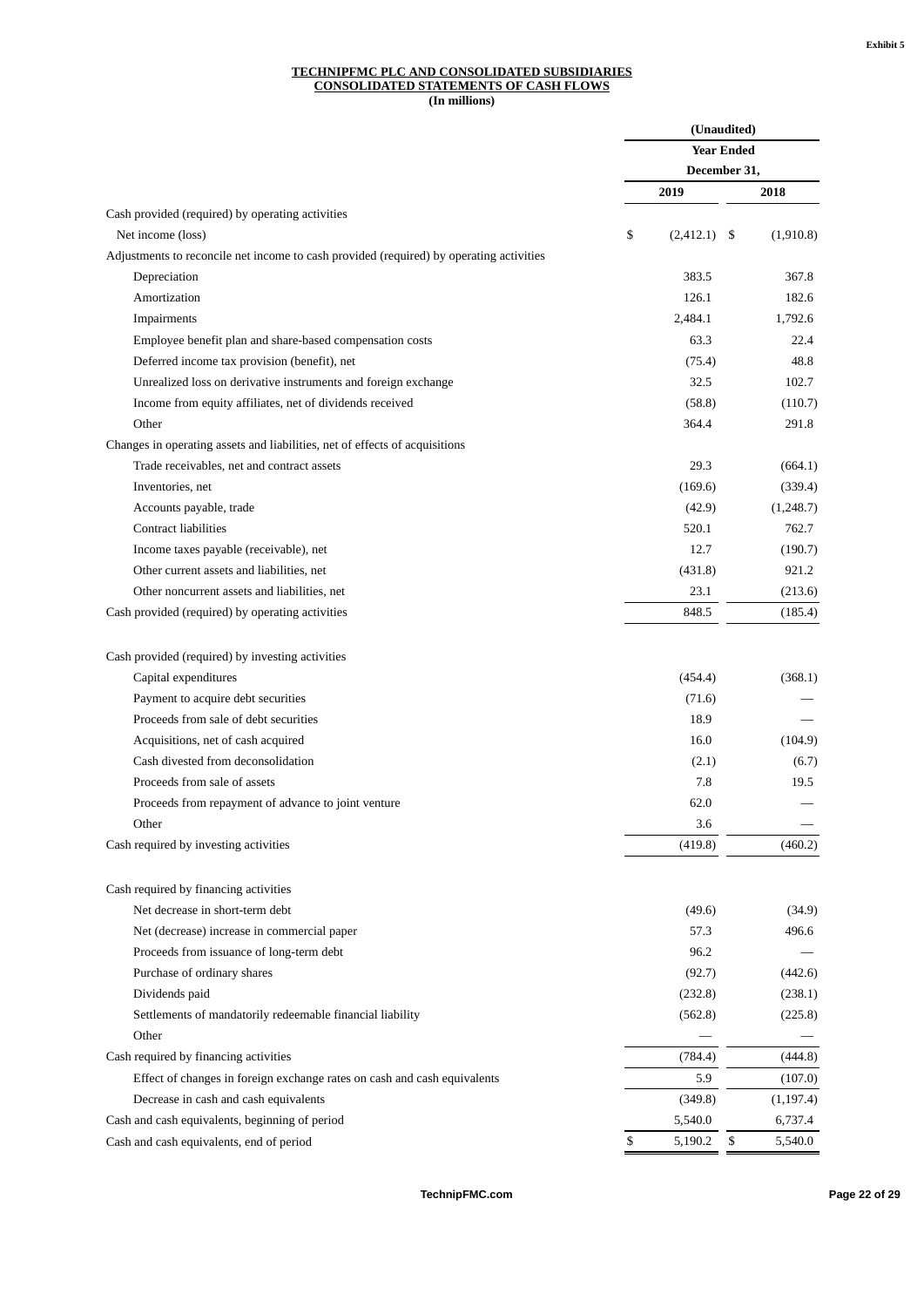#### **TECHNIPFMC PLC AND CONSOLIDATED SUBSIDIARIES BUSINESS SEGMENT DATA FOR YAMAL LNG JOINT VENTURE (In millions, unaudited)**

We control the voting control interests in the legal onshore/offshore contract entities which own and account for the design, engineering, and construction of the Yamal LNG plant. Our partners have a 50% joint interest in these entities. Below is summarized financial information for the consolidated Yamal LNG joint venture as reflected at 100% in our consolidated financial statements.

|                                                           | December 31,                 |
|-----------------------------------------------------------|------------------------------|
|                                                           | 2019                         |
| Contract liabilities                                      | \$<br>1,268.7                |
| Mandatorily redeemable financial liability                | 268.8                        |
|                                                           |                              |
|                                                           | <b>Three Months</b><br>Ended |
|                                                           | December 31,                 |
|                                                           | 2019                         |
| Cash provided by operating activities                     | \$<br>58.2                   |
| Settlements of mandatorily redeemable financial liability | (119.1)                      |

**TechnipFMC.com Page 23 of [29](#page-34-0)**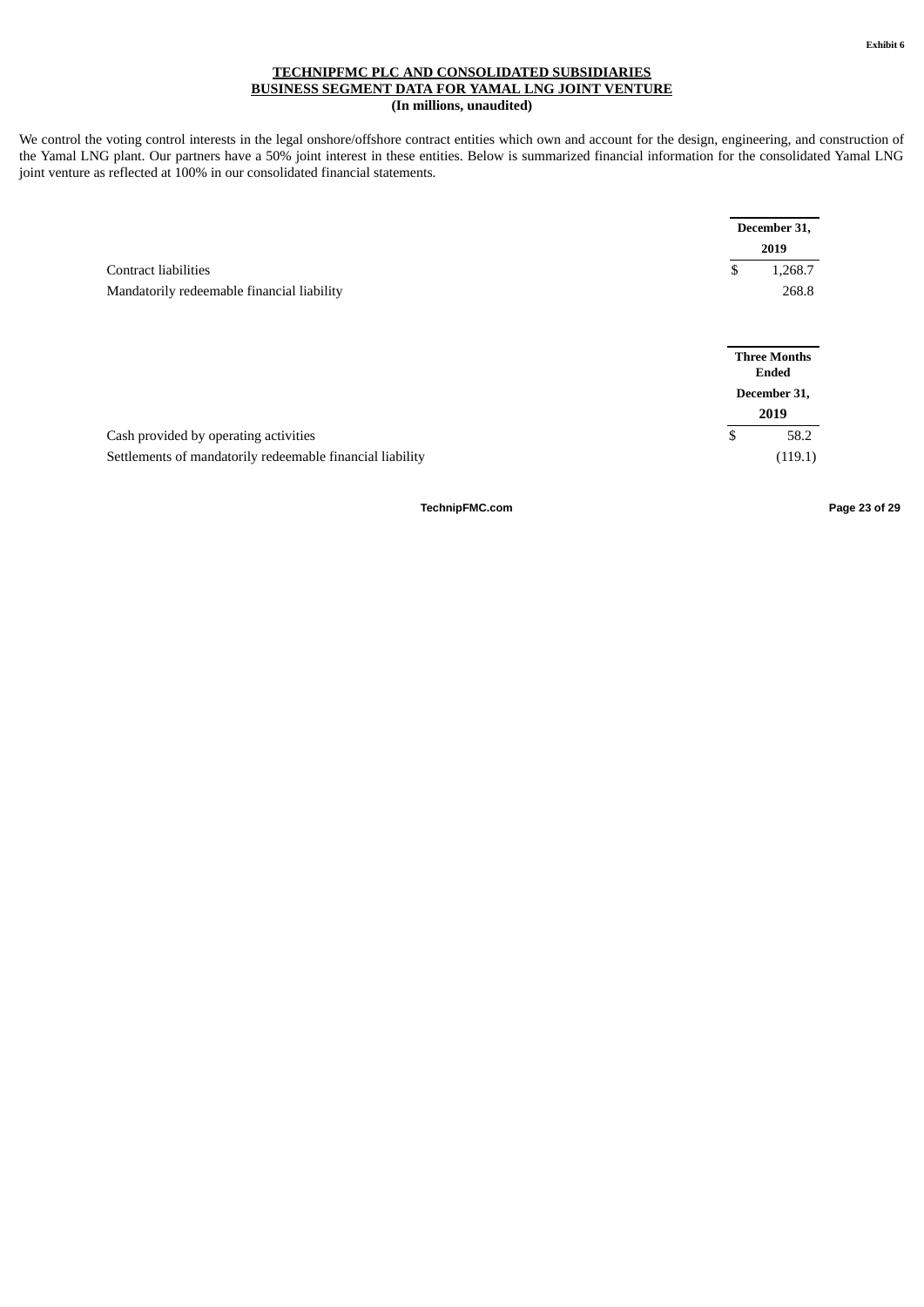#### **TECHNIPFMC PLC AND CONSOLIDATED SUBSIDIARIES RECONCILIATION OF GAAP TO NON-GAAP FINANCIAL MEASURES (In millions, unaudited)**

Charges and Credits<br>In addition to financial results determined in accordance with U.S. generally accepted accounting principles (GAAP), the fourth quarter 2019 Earnings Release also includes non-GAAP financial measures (a 10 of Regulation S-K of the Securities Exchange Act of 1934, as amended) and describes performance on a year-over-year basis against 2018 results and measures. Net income, excluding charges and credits, as well as measures derived from it (including Diluted EPS, excluding charges and credits; Income before net interest expense and taxes, excluding charges and credits ("Adjusted Operating profit"); Depreciation and amortization, excl Management believes that the exclusion of charges and credits from these financial measures enables investors and management to more effectively evaluate TechnipFMC's operations and consolidated results of operations period-over-period, and to identify operating trends that could otherwise be masked or misleading to both investors and management by the excluded items. These measures are also used by management as performance<br>measures i performance prepared in accordance with GAAP. The following is a reconciliation of the most comparable financial measures under GAAP to the non-GAAP financial measures.

|                                         |                                                        |           |                                                                     |        |    |                                      |    | <b>Three Months Ended</b><br><b>December 31, 2019</b> |    |                                                                                               |   |                                         |    |                                                                                                                  |  |
|-----------------------------------------|--------------------------------------------------------|-----------|---------------------------------------------------------------------|--------|----|--------------------------------------|----|-------------------------------------------------------|----|-----------------------------------------------------------------------------------------------|---|-----------------------------------------|----|------------------------------------------------------------------------------------------------------------------|--|
|                                         | Net income (loss)<br>attributable to<br>TechnipFMC plc |           | Net income (loss)<br>attributable to<br>noncontrolling<br>interests |        |    | <b>Provision for</b><br>income taxes |    | <b>Net interest</b><br>expense                        |    | <b>Income (loss) before</b><br>net interest expense<br>and income taxes<br>(Operating profit) |   | <b>Depreciation and</b><br>amortization |    | <b>Earnings before</b><br>net interest<br>expense, income<br>taxes, depreciation<br>and amortization<br>(EBITDA) |  |
| TechnipFMC plc, as reported             | \$                                                     | (2,414.0) | s                                                                   | (16.3) | \$ | 179.8                                | \$ | 106.0                                                 | \$ | (2, 144.5)                                                                                    | S | 131.1                                   | S  | (2,013.4)                                                                                                        |  |
| Charges and (credits):                  |                                                        |           |                                                                     |        |    |                                      |    |                                                       |    |                                                                                               |   |                                         |    |                                                                                                                  |  |
| Impairment and other charges            |                                                        | 2,268.6   |                                                                     |        |    | 88.0                                 |    |                                                       |    | 2,356.6                                                                                       |   |                                         |    | 2,356.6                                                                                                          |  |
| Restructuring and other charges         |                                                        | (1.1)     |                                                                     |        |    | (0.4)                                |    |                                                       |    | (1.5)                                                                                         |   |                                         |    | (1.5)                                                                                                            |  |
| Separation costs                        |                                                        | 47.1      |                                                                     |        |    | 15.6                                 |    |                                                       |    | 62.7                                                                                          |   |                                         |    | 62.7                                                                                                             |  |
| Purchase price accounting<br>adjustment |                                                        | 6.5       |                                                                     |        |    | 2.0                                  |    |                                                       |    | 8.5                                                                                           |   | (8.5)                                   |    |                                                                                                                  |  |
| Valuation allowance                     |                                                        | 108.0     |                                                                     |        |    | (108.0)                              |    |                                                       |    |                                                                                               |   |                                         |    |                                                                                                                  |  |
| Adjusted financial measures             |                                                        | 15.1      | S                                                                   | (16.3) | S  | 177.0                                | S  | 106.0                                                 | £. | 281.8                                                                                         |   | 122.6                                   | \$ | 404.4                                                                                                            |  |

| Diluted earnings (loss) per share              |   |        |
|------------------------------------------------|---|--------|
| attributable to TechnipFMC plc, as<br>reported | S | (5.40) |
| Adjusted diluted earnings per share            |   |        |
| attributable to TechnipFMC plc                 |   | 0.03   |

|                                                           |                                                               |                                                                     |                                      | <b>Three Months Ended</b>      |                                                                                               |                                         |                                                                                                                  |
|-----------------------------------------------------------|---------------------------------------------------------------|---------------------------------------------------------------------|--------------------------------------|--------------------------------|-----------------------------------------------------------------------------------------------|-----------------------------------------|------------------------------------------------------------------------------------------------------------------|
|                                                           |                                                               |                                                                     |                                      | December 31, 2018              |                                                                                               |                                         |                                                                                                                  |
|                                                           | Net income (loss)<br>attributable to<br><b>TechnipFMC</b> plc | Net income (loss)<br>attributable to<br>noncontrolling<br>interests | <b>Provision for</b><br>income taxes | <b>Net interest</b><br>expense | <b>Income (loss) before</b><br>net interest expense<br>and income taxes<br>(Operating profit) | <b>Depreciation</b> and<br>amortization | <b>Earnings before</b><br>net interest<br>expense, income<br>taxes, depreciation<br>and amortization<br>(EBITDA) |
| TechnipFMC plc, as reported                               | (2,259.3)<br>\$                                               | 12.8<br>\$                                                          | 242.0<br>S                           | 116.6<br>s                     | (1,887.9)<br>S                                                                                | 137.9<br>S                              | (1,750.0)<br><sup>\$</sup>                                                                                       |
| Charges and (credits):                                    |                                                               |                                                                     |                                      |                                |                                                                                               |                                         |                                                                                                                  |
| Impairment and other charges                              | 1,688.8                                                       |                                                                     | 89.7                                 |                                | 1,778.5                                                                                       |                                         | 1,778.5                                                                                                          |
| Restructuring and other<br>severance charges              | 11.6                                                          |                                                                     | 8.5                                  |                                | 20.1                                                                                          |                                         | 20.1                                                                                                             |
| Business combination transaction<br>and integration costs | 8.7                                                           |                                                                     | 6.9                                  |                                | 15.6                                                                                          |                                         | 15.6                                                                                                             |
| Legal provision                                           | 280.0                                                         |                                                                     |                                      |                                | 280.0                                                                                         |                                         | 280.0                                                                                                            |
| Purchase price accounting<br>adjustment                   | 17.0                                                          |                                                                     | 5.2                                  |                                | 22.2                                                                                          | (24.0)                                  | (1.8)                                                                                                            |
| Tax reform                                                | 11.8                                                          |                                                                     | (11.8)                               |                                |                                                                                               |                                         |                                                                                                                  |
| Valuation allowance                                       | 202.4                                                         |                                                                     | (202.4)                              |                                |                                                                                               |                                         |                                                                                                                  |
| Adjusted financial measures                               | (39.0)                                                        | 12.8<br>£.                                                          | 138.1<br>£.                          | 116.6<br>s                     | 228.5<br>S                                                                                    | 113.9<br>S                              | 342.4<br>£.                                                                                                      |

| Diluted earnings per share attributable<br>to TechnipFMC plc, as reported |   | (5.00) |
|---------------------------------------------------------------------------|---|--------|
| Adjusted diluted earnings per share<br>attributable to TechnipFMC plc     | S | (0.09) |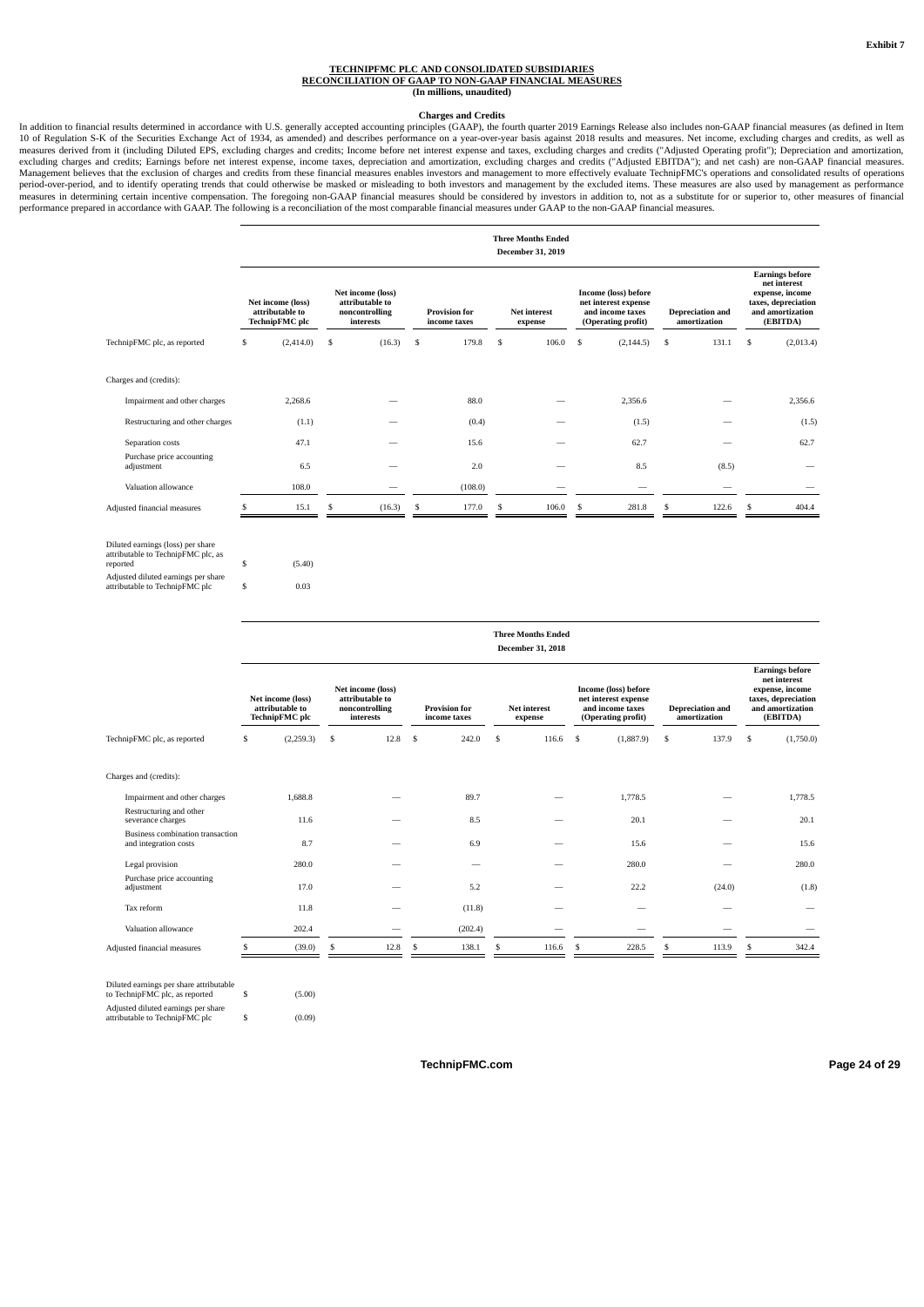#### **TECHNIPFMC PLC AND CONSOLIDATED SUBSIDIARIES RECONCILIATION OF GAAP TO NON-GAAP FINANCIAL MEASURES (In millions, unaudited)**

Charges and Credits<br>In addition to financial results determined in accordance with U.S. generally accepted accounting principles (GAAP), the fourth quarter 2019 Earnings Release also includes non-GAAP financial measures (a 10 of Regulation S-K of the Securities Exchange Act of 1934, as amended) and describes performance on a year-over-year basis against 2018 results and measures. Net income, excluding charges and credits, as well as measures derived from it (including Diluted EPS, excluding charges and credits; Income before net interest expense and taxes, excluding charges and credits ("Adjusted Operating profit"); Depreciation and amortization, excl Management believes that the exclusion of charges and credits from these financial measures enables investors and management to more effectively evaluate TechnipFMC's operations and consolidated results of operations period-over-period, and to identify operating trends that could otherwise be masked or misleading to both investors and management by the excluded items. These measures are also used by management as performance<br>measures i performance prepared in accordance with GAAP. The following is a reconciliation of the most comparable financial measures under GAAP to the non-GAAP financial measures.

|                                                           |                                                                                                                               |   |     |                                                                 |         |   | <b>Year Ended</b> |    |                                                                                        |                                         |        |                                                                                                                  |            |
|-----------------------------------------------------------|-------------------------------------------------------------------------------------------------------------------------------|---|-----|-----------------------------------------------------------------|---------|---|-------------------|----|----------------------------------------------------------------------------------------|-----------------------------------------|--------|------------------------------------------------------------------------------------------------------------------|------------|
|                                                           |                                                                                                                               |   |     |                                                                 |         |   | December 31, 2019 |    |                                                                                        |                                         |        |                                                                                                                  |            |
|                                                           | Net income (loss)<br>Net income<br>attributable to<br>attributable to<br>noncontrolling<br><b>TechnipFMC</b> plc<br>interests |   |     | <b>Provision for</b><br>Net interest<br>income taxes<br>expense |         |   |                   |    | <b>Income before net</b><br>interest expense and<br>income taxes<br>(Operating profit) | <b>Depreciation</b> and<br>amortization |        | <b>Earnings before</b><br>net interest<br>expense, income<br>taxes, depreciation<br>and amortization<br>(EBITDA) |            |
| TechnipFMC plc, as reported                               | S<br>(2, 415.2)                                                                                                               | S | 3.1 | -S                                                              | 276.3   | Ŝ | 451.3             | \$ | (1,684.5)                                                                              | S                                       | 509.6  | \$                                                                                                               | (1, 174.9) |
| Charges and (credits):                                    |                                                                                                                               |   |     |                                                                 |         |   |                   |    |                                                                                        |                                         |        |                                                                                                                  |            |
| Impairment and other charges                              | 2.364.2                                                                                                                       |   |     |                                                                 | 119.9   |   |                   |    | 2,484.1                                                                                |                                         |        |                                                                                                                  | 2,484.1    |
| Restructuring and other charges                           | 27.7                                                                                                                          |   |     |                                                                 | 9.3     |   |                   |    | 37.0                                                                                   |                                         |        |                                                                                                                  | 37.0       |
| Business combination transaction<br>and integration costs | 23.1                                                                                                                          |   |     |                                                                 | 8.1     |   |                   |    | 31.2                                                                                   |                                         |        |                                                                                                                  | 31.2       |
| Separation costs                                          | 54.2                                                                                                                          |   |     |                                                                 | 17.9    |   |                   |    | 72.1                                                                                   |                                         |        |                                                                                                                  | 72.1       |
| Reorganization                                            | 17.2                                                                                                                          |   |     |                                                                 | 8.1     |   |                   |    | 25.3                                                                                   |                                         |        |                                                                                                                  | 25.3       |
| Legal provision, net                                      | 46.3                                                                                                                          |   |     |                                                                 | 8.3     |   |                   |    | 54.6                                                                                   |                                         |        |                                                                                                                  | 54.6       |
| Purchase price accounting<br>adjustment                   | 26.0                                                                                                                          |   |     |                                                                 | 8.0     |   |                   |    | 34.0                                                                                   |                                         | (34.0) |                                                                                                                  |            |
| Valuation allowance                                       | 187.0                                                                                                                         |   |     |                                                                 | (187.0) |   |                   |    |                                                                                        |                                         |        |                                                                                                                  |            |
| Adjusted financial measures                               | 330.5                                                                                                                         |   | 3.1 | S                                                               | 268.9   | S | 451.3             | \$ | 1,053.8                                                                                | S                                       | 475.6  | S                                                                                                                | 1,529.4    |

| Diffred earnings (1055) per sitate<br>attributable to TechnipFMC plc, as |    |        |
|--------------------------------------------------------------------------|----|--------|
| reported                                                                 | S  | (5.39) |
| Adjusted diluted earnings per share                                      |    |        |
| attributable to TechnipFMC plc                                           | \$ | 0.74   |

|                                                           |   |                                                        |                                                                     |      |     |                                      |    | <b>Year Ended</b>              |                                                                                        |            |                                         |        |                                                                                                                  |         |
|-----------------------------------------------------------|---|--------------------------------------------------------|---------------------------------------------------------------------|------|-----|--------------------------------------|----|--------------------------------|----------------------------------------------------------------------------------------|------------|-----------------------------------------|--------|------------------------------------------------------------------------------------------------------------------|---------|
|                                                           |   |                                                        |                                                                     |      |     |                                      |    | <b>December 31, 2018</b>       |                                                                                        |            |                                         |        |                                                                                                                  |         |
|                                                           |   | Net income (loss)<br>attributable to<br>TechnipFMC plc | Net income (loss)<br>attributable to<br>noncontrolling<br>interests |      |     | <b>Provision for</b><br>income taxes |    | <b>Net interest</b><br>expense | <b>Income before net</b><br>interest expense and<br>income taxes<br>(Operating profit) |            | <b>Depreciation</b> and<br>amortization |        | <b>Earnings before</b><br>net interest<br>expense, income<br>taxes, depreciation<br>and amortization<br>(EBITDA) |         |
| TechnipFMC plc, as reported                               | S | (1,921.6)                                              | \$                                                                  | 10.8 | \$  | 422.7                                | S  | 360.9                          | \$                                                                                     | (1, 127.2) | s                                       | 550.4  | \$                                                                                                               | (576.8) |
| Charges and (credits):                                    |   |                                                        |                                                                     |      |     |                                      |    |                                |                                                                                        |            |                                         |        |                                                                                                                  |         |
| Impairment and other charges                              |   | 1,698.2                                                |                                                                     |      |     | 94.4                                 |    |                                |                                                                                        | 1,792.6    |                                         |        |                                                                                                                  | 1,792.6 |
| Restructuring and other severance<br>charges              |   | 23.9                                                   |                                                                     |      |     | 14.7                                 |    |                                |                                                                                        | 38.6       |                                         |        |                                                                                                                  | 38.6    |
| Business combination transaction<br>and integration costs |   | 22.6                                                   |                                                                     |      |     | 13.9                                 |    |                                |                                                                                        | 36.5       |                                         |        |                                                                                                                  | 36.5    |
| <b>Legal Provision</b>                                    |   | 280.0                                                  |                                                                     |      |     |                                      |    | --                             |                                                                                        | 280.0      |                                         |        |                                                                                                                  | 280.0   |
| Gain on divestitures                                      |   | (19.5)                                                 |                                                                     |      |     | (12.1)                               |    |                                |                                                                                        | (31.6)     |                                         |        |                                                                                                                  | (31.6)  |
| Purchase price accounting<br>adjustment                   |   | 67.9                                                   |                                                                     |      |     | 20.9                                 |    |                                |                                                                                        | 88.8       |                                         | (91.3) |                                                                                                                  | (2.5)   |
| Tax reform                                                |   | 11.8                                                   |                                                                     |      |     | (11.8)                               |    |                                |                                                                                        |            |                                         |        |                                                                                                                  |         |
| Valuation allowance                                       |   | 213.8                                                  |                                                                     |      |     | (213.8)                              |    |                                |                                                                                        |            |                                         |        |                                                                                                                  |         |
| Adjusted financial measures                               |   | 377.1                                                  | \$                                                                  | 10.8 | \$. | 328.9                                | S. | 360.9                          | \$.                                                                                    | 1,077.7    | Ś                                       | 459.1  | \$.                                                                                                              | 1,536.8 |

| Diluted earnings per share attributable<br>to TechnipFMC plc, as reported | s | (4.20) |
|---------------------------------------------------------------------------|---|--------|
| Adjusted diluted earnings per share<br>attributable to TechnipFMC plc     | S | 0.82   |

**TechnipFMC.com Page 25 of [29](#page-34-0)**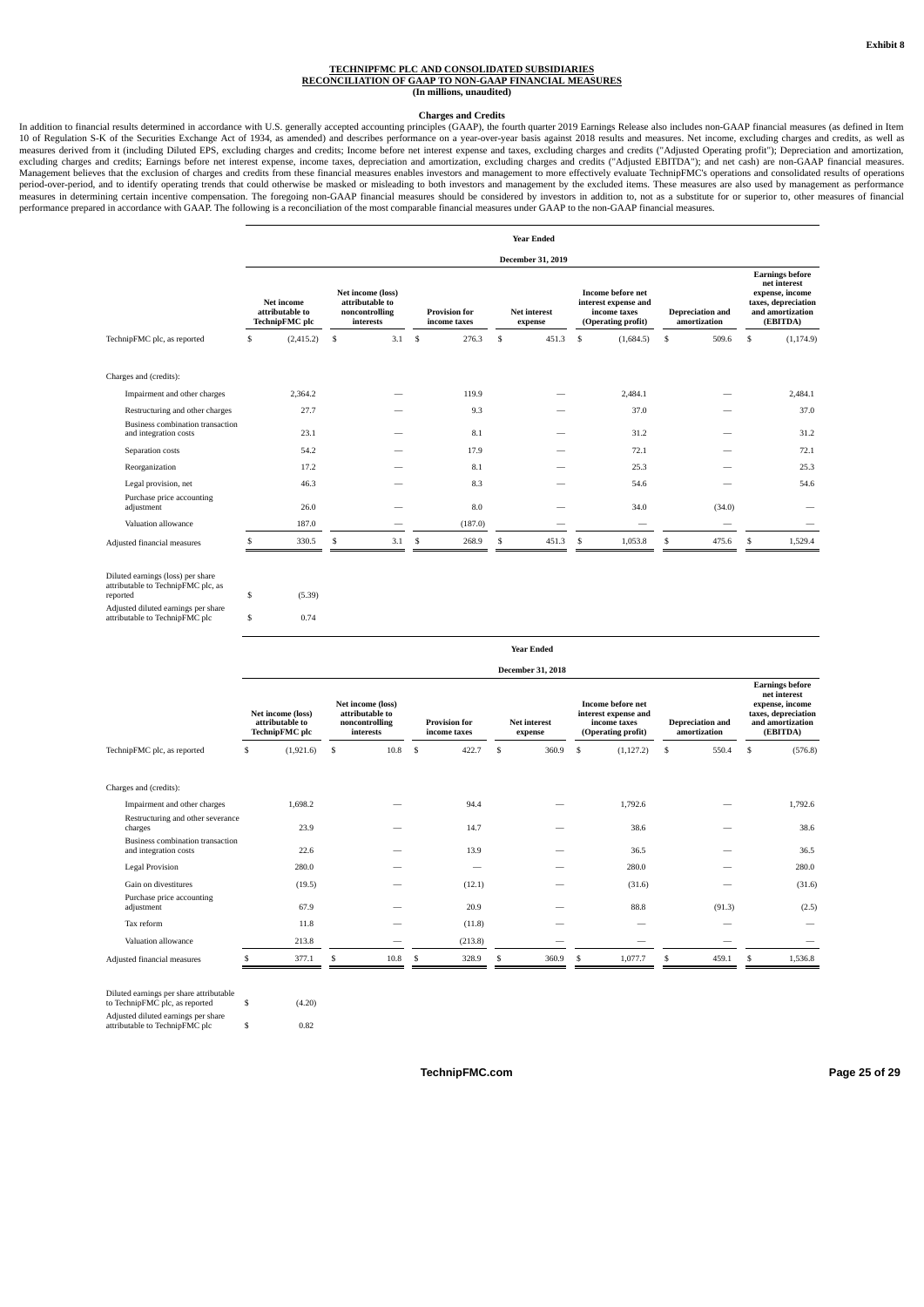# TECHNIPFMC PLC AND CONSOLIDATED SUBSIDIARIES<br>RECONCILIATION OF GAAP TO NON-GAAP FINANCIAL MEASURES<br>(In millions, unaudited)

|                                                | <b>Three Months Ended</b> |    |                             |    |                                       |    |                        |    |              |
|------------------------------------------------|---------------------------|----|-----------------------------|----|---------------------------------------|----|------------------------|----|--------------|
|                                                |                           |    |                             |    | <b>December 31, 2019</b>              |    |                        |    |              |
|                                                | <b>Subsea</b>             |    | Onshore/<br><b>Offshore</b> |    | <b>Surface</b><br><b>Technologies</b> |    | Corporate<br>and Other |    | <b>Total</b> |
| Revenue                                        | \$<br>1,486.8             | \$ | 1,832.4                     | \$ | 407.6                                 | \$ |                        | \$ | 3,726.8      |
| Operating profit (loss), as reported (pre-tax) | \$<br>(1,512.7)           | \$ | 245.3                       | \$ | (698.2)                               | \$ | (178.9)                | \$ | (2, 144.5)   |
| Charges and (credits):                         |                           |    |                             |    |                                       |    |                        |    |              |
| Impairment and other charges*                  | 1,671.7                   |    |                             |    | 684.9                                 |    |                        |    | 2,356.6      |
| Restructuring and other charges*               | (57.5)                    |    | 5.9                         |    | 37.0                                  |    | 13.1                   |    | (1.5)        |
| Separation costs                               |                           |    |                             |    |                                       |    | 62.7                   |    | 62.7         |
| Purchase price accounting adjustments          | 8.5                       |    |                             |    |                                       |    |                        |    | 8.5          |
| Subtotal                                       | 1,622.7                   |    | 5.9                         |    | 721.9                                 |    | 75.8                   |    | 2,426.3      |
| Adjusted Operating profit (loss)               | 110.0                     |    | 251.2                       |    | 23.7                                  |    | (103.1)                |    | 281.8        |
| Adjusted Depreciation and amortization         | 75.0                      |    | 8.5                         |    | 32.2                                  |    | 6.9                    |    | 122.6        |
| <b>Adjusted EBITDA</b>                         | \$<br>185.0               | \$ | 259.7                       | \$ | 55.9                                  | \$ | (96.2)                 | \$ | 404.4        |
| Operating profit margin, as reported           | $-101.7%$                 |    | 13.4%                       |    | $-171.3%$                             |    |                        |    | $-57.5%$     |
| Adjusted Operating profit margin               | 7.4%                      |    | 13.7%                       |    | 5.8%                                  |    |                        |    | 7.6%         |
| Adjusted EBITDA margin                         | 12.4%                     |    | 14.2%                       |    | 13.7%                                 |    |                        |    | 10.9%        |

\*On December 30, 2019, the Company completed the acquisition of the remaining 50 percent of Technip Odebrecht PLSV CV, which resulted in a net loss of<br>\$0.9 million that was recorded in the Subsea segment. The net loss comp

|                                                                     |                          |               |    |                             |    | <b>Three Months Ended</b>             |    |                        |    |              |  |
|---------------------------------------------------------------------|--------------------------|---------------|----|-----------------------------|----|---------------------------------------|----|------------------------|----|--------------|--|
|                                                                     | <b>December 31, 2018</b> |               |    |                             |    |                                       |    |                        |    |              |  |
|                                                                     |                          | <b>Subsea</b> |    | Onshore/<br><b>Offshore</b> |    | <b>Surface</b><br><b>Technologies</b> |    | Corporate<br>and Other |    | <b>Total</b> |  |
| Revenue                                                             | \$                       | 1,233.3       | \$ | 1,672.4                     | \$ | 417.3                                 | \$ |                        | \$ | 3,323.0      |  |
| Operating profit (loss), as reported (pre-tax)                      | \$                       | (1,739.5)     | \$ | 206.4                       | \$ | 38.8                                  | \$ | (393.6)                | \$ | (1,887.9)    |  |
| Charges and (credits):                                              |                          |               |    |                             |    |                                       |    |                        |    |              |  |
| Impairment and other charges                                        |                          | 1,775.6       |    |                             |    | 2.9                                   |    |                        |    | 1,778.5      |  |
| Restructuring and other severance charges                           |                          | 7.2           |    | 2.4                         |    | 2.9                                   |    | 7.6                    |    | 20.1         |  |
| Business combination transaction and integration costs              |                          |               |    |                             |    |                                       |    | 15.6                   |    | 15.6         |  |
| Legal provision                                                     |                          |               |    |                             |    |                                       |    | 280.0                  |    | 280.0        |  |
| Purchase price accounting adjustments - non-amortization<br>related |                          | (3.3)         |    |                             |    | 1.4                                   |    | 0.1                    |    | (1.8)        |  |
| Purchase price accounting adjustments - amortization related        |                          | 23.6          |    |                             |    | 0.4                                   |    |                        |    | 24.0         |  |
| Subtotal                                                            |                          | 1,803.1       |    | 2.4                         |    | 7.6                                   |    | 303.3                  |    | 2,116.4      |  |
| Adjusted Operating profit (loss)                                    |                          | 63.6          |    | 208.8                       |    | 46.4                                  |    | (90.3)                 |    | 228.5        |  |
| Adjusted Depreciation and amortization                              |                          | 84.9          |    | 8.4                         |    | 18.5                                  |    | 2.1                    |    | 113.9        |  |
| <b>Adjusted EBITDA</b>                                              | \$                       | 148.5         | \$ | 217.2                       | \$ | 64.9                                  | \$ | (88.2)                 | \$ | 342.4        |  |
| Operating profit margin, as reported                                |                          | $-141.0%$     |    | 12.3%                       |    | 9.3%                                  |    |                        |    | $-56.8%$     |  |
| Adjusted Operating profit margin                                    |                          | 5.2%          |    | 12.5%                       |    | 11.1%                                 |    |                        |    | 6.9%         |  |
| Adjusted EBITDA margin                                              |                          | 12.0%         |    | 13.0%                       |    | 15.6%                                 |    |                        |    | 10.3%        |  |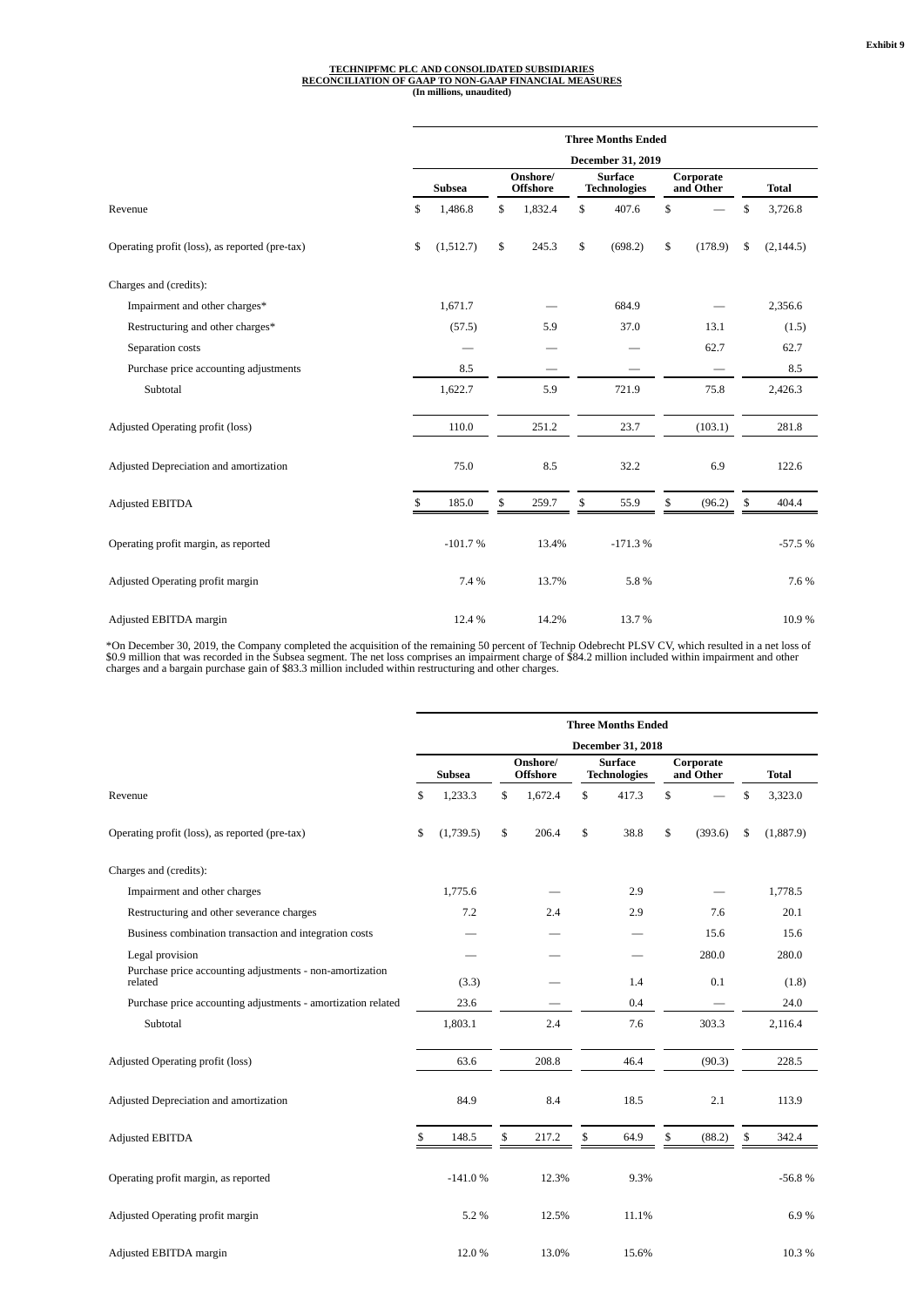**TechnipFMC.com Page 26 of [29](#page-34-0)**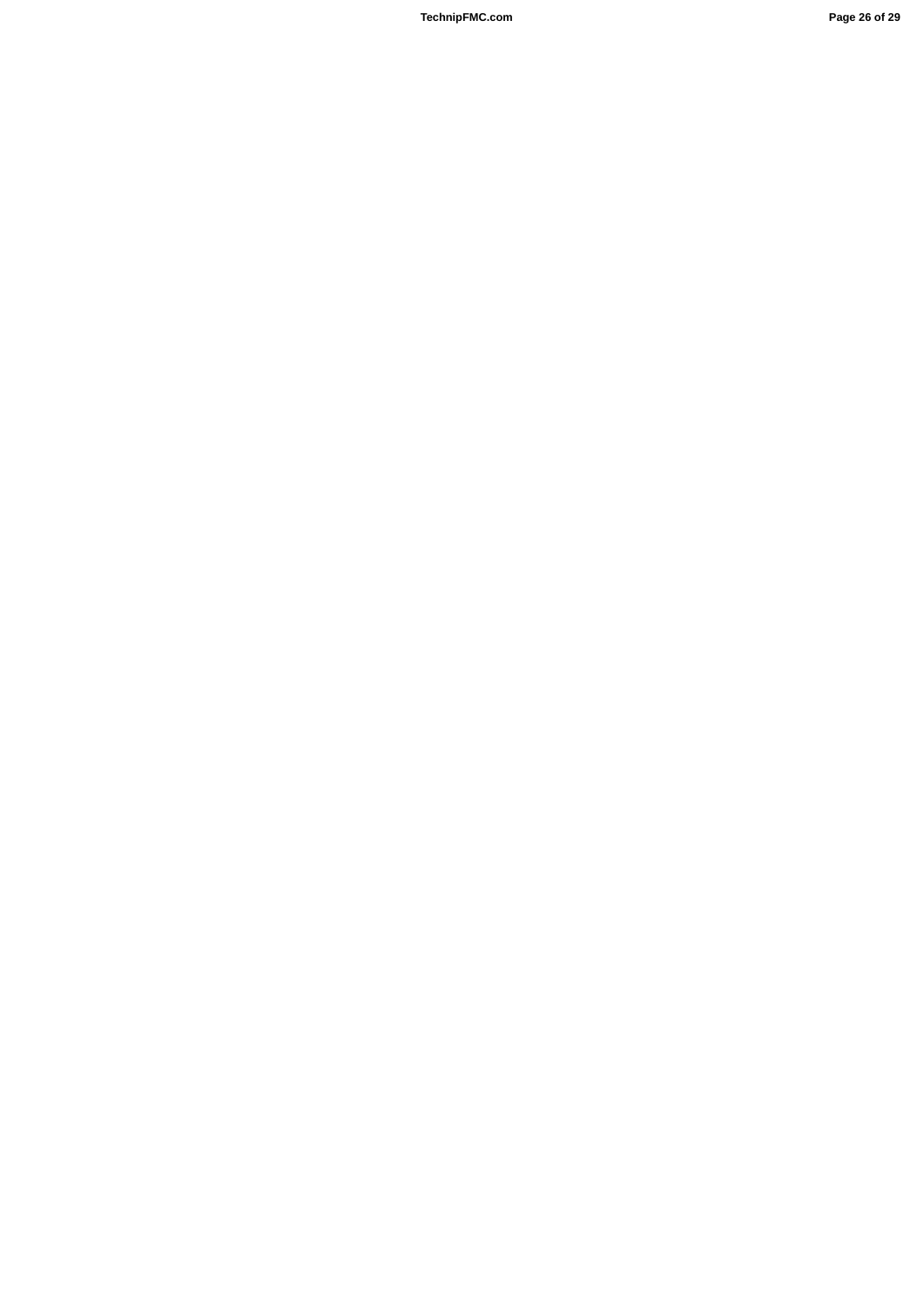## TECHNIPFMC PLC AND CONSOLIDATED SUBSIDIARIES<br>RECONCILIATION OF GAAP TO NON-GAAP FINANCIAL MEASURES<br>(In millions, unaudited)

|                                                        |                          |               |    |                             |    | <b>Year Ended</b>                     |                        |                 |
|--------------------------------------------------------|--------------------------|---------------|----|-----------------------------|----|---------------------------------------|------------------------|-----------------|
|                                                        | <b>December 31, 2019</b> |               |    |                             |    |                                       |                        |                 |
|                                                        |                          | <b>Subsea</b> |    | Onshore/<br><b>Offshore</b> |    | <b>Surface</b><br><b>Technologies</b> | Corporate<br>and Other | <b>Total</b>    |
| Revenue                                                | \$                       | 5,523.0       | \$ | 6,268.8                     | \$ | 1,617.3                               | \$                     | \$<br>13,409.1  |
| Operating profit (loss), as reported (pre-tax)         | \$                       | (1,447.7)     | \$ | 959.6                       | \$ | (656.1)                               | \$<br>(540.3)          | \$<br>(1,684.5) |
| Charges and (credits):                                 |                          |               |    |                             |    |                                       |                        |                 |
| Impairment and other charges*                          |                          | 1,798.6       |    |                             |    | 685.5                                 |                        | 2,484.1         |
| Restructuring and other charges*                       |                          | (46.4)        |    | 17.0                        |    | 39.8                                  | 26.6                   | 37.0            |
| Business combination transaction and integration costs |                          |               |    |                             |    |                                       | 31.2                   | 31.2            |
| Separation costs                                       |                          |               |    |                             |    |                                       | 72.1                   | 72.1            |
| Reorganization                                         |                          |               |    | 25.3                        |    |                                       |                        | 25.3            |
| Legal provision, net                                   |                          |               |    |                             |    |                                       | 54.6                   | 54.6            |
| Purchase price accounting adjustment                   |                          | 34.0          |    |                             |    |                                       |                        | 34.0            |
| Subtotal                                               |                          | 1,786.2       |    | 42.3                        |    | 725.3                                 | 184.5                  | 2,738.3         |
| Adjusted Operating profit (loss)                       |                          | 338.5         |    | 1,001.9                     |    | 69.2                                  | (355.8)                | 1,053.8         |
| Adjusted Depreciation and amortization                 |                          | 311.6         |    | 38.7                        |    | 107.9                                 | 17.4                   | 475.6           |
| <b>Adjusted EBITDA</b>                                 | \$                       | 650.1         | \$ | 1,040.6                     | \$ | 177.1                                 | \$<br>(338.4)          | \$<br>1,529.4   |
| Operating profit margin, as reported                   |                          | $-26.2%$      |    | 15.3%                       |    | $-40.6%$                              |                        | $-12.6%$        |
| Adjusted Operating profit margin                       |                          | 6.1%          |    | 16.0%                       |    | 4.3%                                  |                        | 7.9%            |
| Adjusted EBITDA margin                                 |                          | 11.8%         |    | 16.6%                       |    | 11.0%                                 |                        | 11.4%           |

\*On December 30, 2019, the Company completed the acquisition of the remaining 50 percent of Technip Odebrecht PLSV CV, which resulted in a net loss of \$0.9 million that was<br>recorded in the Subsea segment. The net loss comp

|                                                                     |                   |               |    |                             |    | <b>Year Ended</b>                     |    |                        |    |              |
|---------------------------------------------------------------------|-------------------|---------------|----|-----------------------------|----|---------------------------------------|----|------------------------|----|--------------|
|                                                                     | December 31, 2018 |               |    |                             |    |                                       |    |                        |    |              |
|                                                                     |                   | <b>Subsea</b> |    | Onshore/<br><b>Offshore</b> |    | <b>Surface</b><br><b>Technologies</b> |    | Corporate<br>and Other |    | <b>Total</b> |
| Revenue                                                             | \$                | 4,840.0       | \$ | 6,120.7                     | \$ | 1,592.2                               | \$ |                        | \$ | 12,552.9     |
| Operating profit (loss), as reported (pre-tax)                      | \$                | (1,529.5)     | \$ | 824.0                       | \$ | 172.8                                 | \$ | (594.5)                | \$ | (1, 127.2)   |
| Charges and (credits):                                              |                   |               |    |                             |    |                                       |    |                        |    |              |
| Impairment and other charges                                        |                   | 1,784.2       |    |                             |    | 4.5                                   |    | 3.9                    |    | 1,792.6      |
| Restructuring and other severance charges                           |                   | 17.7          |    | (3.4)                       |    | 9.3                                   |    | 15.0                   |    | 38.6         |
| Business combination transaction and integration costs              |                   |               |    |                             |    |                                       |    | 36.5                   |    | 36.5         |
| Legal provision                                                     |                   |               |    |                             |    |                                       |    | 280.0                  |    | 280.0        |
| Gain on divestitures                                                |                   | (3.3)         |    | (28.3)                      |    |                                       |    |                        |    | (31.6)       |
| Purchase price accounting adjustments - non-amortization<br>related |                   | (9.4)         |    |                             |    | 7.1                                   |    | (0.2)                  |    | (2.5)        |
| Purchase price accounting adjustments - amortization related        |                   | 91.3          |    |                             |    |                                       |    |                        |    | 91.3         |
| Subtotal                                                            |                   | 1,880.5       |    | (31.7)                      |    | 20.9                                  |    | 335.2                  |    | 2,204.9      |
| Adjusted Operating profit (loss)                                    |                   | 351.0         |    | 792.3                       |    | 193.7                                 |    | (259.3)                |    | 1,077.7      |
| Adjusted Depreciation and amortization                              |                   | 349.2         |    | 38.1                        |    | 66.6                                  |    | 5.2                    |    | 459.1        |
| <b>Adjusted EBITDA</b>                                              | \$                | 700.2         | \$ | 830.4                       | \$ | 260.3                                 | \$ | (254.1)                | \$ | 1,536.8      |
| Operating profit margin, as reported                                |                   | $-31.6%$      |    | 13.5%                       |    | 10.9%                                 |    |                        |    | $-9.0%$      |
| Adjusted Operating profit margin                                    |                   | 7.3%          |    | 12.9%                       |    | 12.2%                                 |    |                        |    | 8.6%         |
| Adjusted EBITDA margin                                              |                   | 14.5%         |    | 13.6%                       |    | 16.3%                                 |    |                        |    | 12.2%        |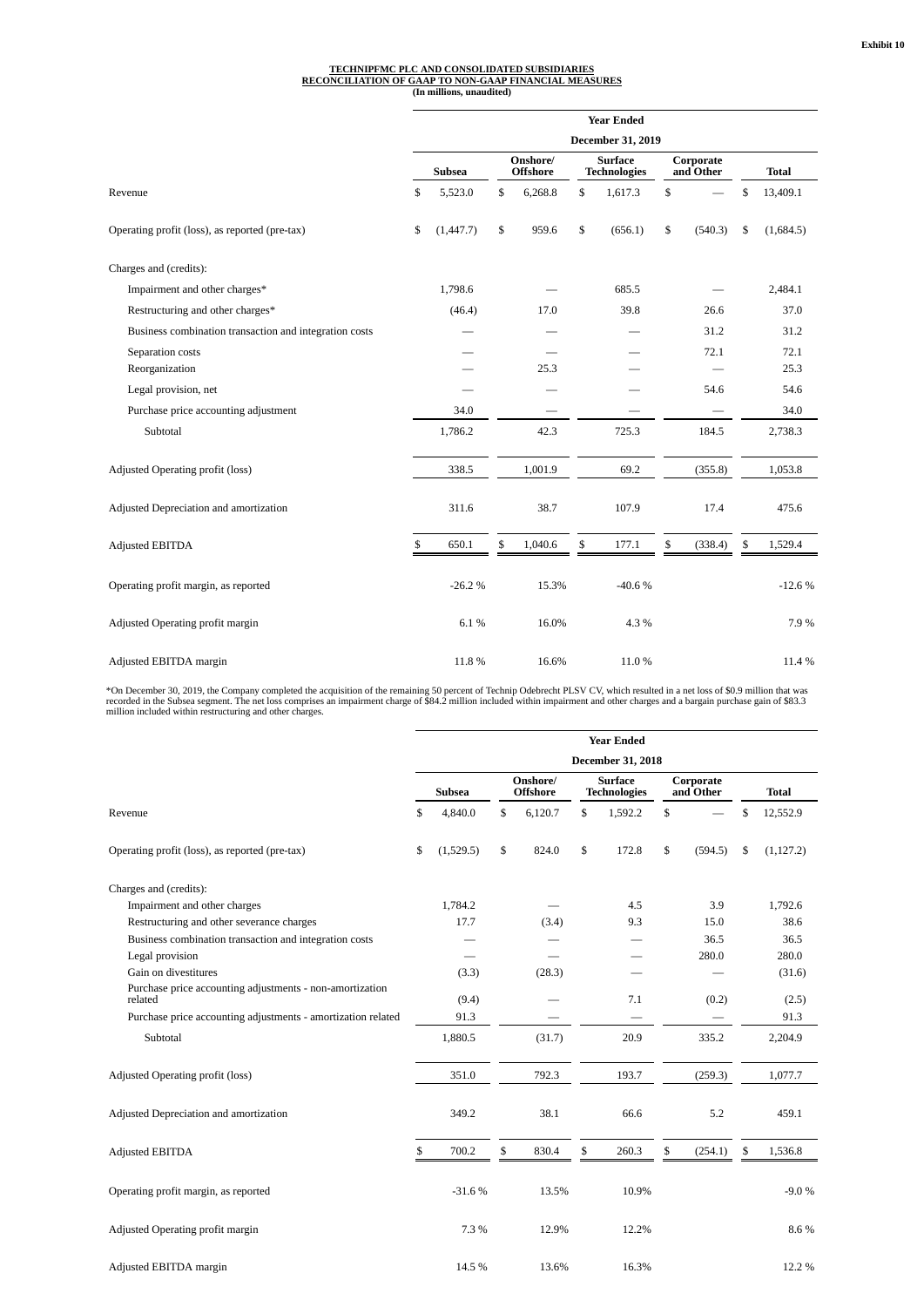**TechnipFMC.com Page 27 of [29](#page-34-0)**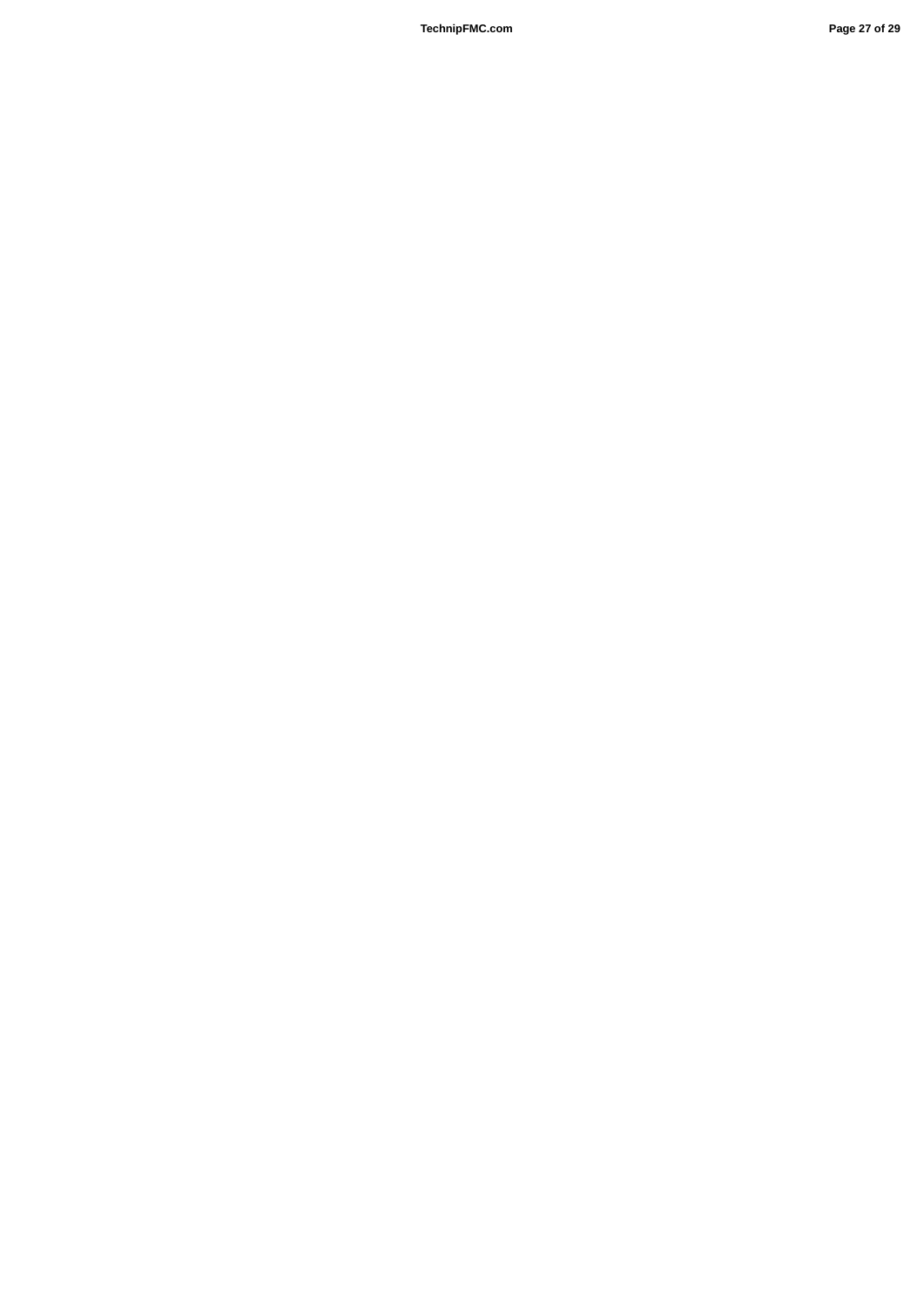#### **TECHNIPFMC PLC AND CONSOLIDATED SUBSIDIARIES RECONCILIATION OF CORPORATE EXPENSE (In millions)**

|                                                                   |      |       | <b>Three Months Ended</b><br>December 31, |       |  |  |  |  |  |
|-------------------------------------------------------------------|------|-------|-------------------------------------------|-------|--|--|--|--|--|
|                                                                   |      |       |                                           |       |  |  |  |  |  |
|                                                                   | 2019 |       |                                           | 2018  |  |  |  |  |  |
| Corporate expense, reported                                       |      | 178.9 |                                           | 393.6 |  |  |  |  |  |
| Less charges and (credits) [Exhibit 9]                            |      | 75.8  |                                           | 303.3 |  |  |  |  |  |
| Corporate expense, adjusted                                       |      | 103.1 |                                           | 90.3  |  |  |  |  |  |
| Less foreign exchange losses                                      |      | 64.1  |                                           | 38.7  |  |  |  |  |  |
| Corporate expense, adjusted and excluding foreign exchange losses |      | 39.0  |                                           | 51.6  |  |  |  |  |  |

|                                                                   |  | <b>Year Ended</b><br>December 31,<br>2019<br>2018<br>540.3<br>\$<br>184.5 |  |       |  |  |  |  |  |  |  |
|-------------------------------------------------------------------|--|---------------------------------------------------------------------------|--|-------|--|--|--|--|--|--|--|
|                                                                   |  |                                                                           |  |       |  |  |  |  |  |  |  |
| Corporate expense, reported                                       |  |                                                                           |  | 594.5 |  |  |  |  |  |  |  |
| Less charges and (credits) [Exhibit 10]                           |  |                                                                           |  | 335.2 |  |  |  |  |  |  |  |
| Corporate expense, adjusted                                       |  | 355.8                                                                     |  | 259.3 |  |  |  |  |  |  |  |
| Less foreign exchange losses                                      |  | 146.9                                                                     |  | 116.5 |  |  |  |  |  |  |  |
| Corporate expense, adjusted and excluding foreign exchange losses |  | 208.9                                                                     |  | 142.8 |  |  |  |  |  |  |  |
|                                                                   |  |                                                                           |  |       |  |  |  |  |  |  |  |

**TechnipFMC.com Page 28 of [29](#page-34-0)**